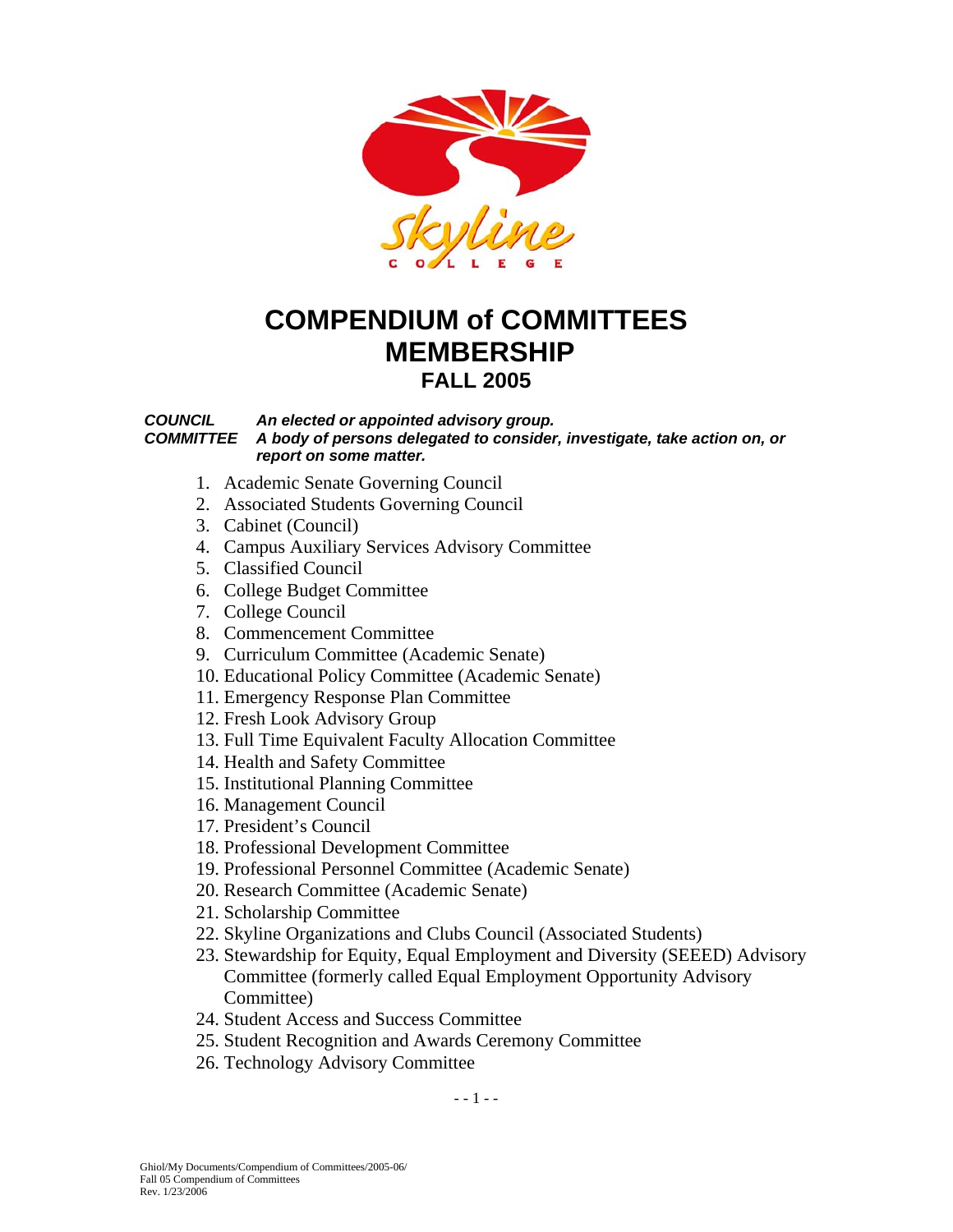#### **1. ACADEMIC SENATE GOVERNING COUNCIL**

Serves as policy making body for the Academic Senate; promotes the general welfare of Skyline College, its faculty, and the San Mateo County Community College District; represents the faculty in making recommendations to the administration of the College and the District Board of Trustees with respect to academic and professional matters; works toward the development and improvement of professional standards; provides for continuous study of faculty and College problems.

| 2004-2005                                                                                                                                                                                                                                                                                                                                                                                                                                                                                                                                                                                                               | 2005-2006                                                                                                                                                                                                                                                                                                                                                                                                                                                                                                                                                                                                                                                                                                                                                                                                                                                                       |
|-------------------------------------------------------------------------------------------------------------------------------------------------------------------------------------------------------------------------------------------------------------------------------------------------------------------------------------------------------------------------------------------------------------------------------------------------------------------------------------------------------------------------------------------------------------------------------------------------------------------------|---------------------------------------------------------------------------------------------------------------------------------------------------------------------------------------------------------------------------------------------------------------------------------------------------------------------------------------------------------------------------------------------------------------------------------------------------------------------------------------------------------------------------------------------------------------------------------------------------------------------------------------------------------------------------------------------------------------------------------------------------------------------------------------------------------------------------------------------------------------------------------|
| Membership (elected by faculty)                                                                                                                                                                                                                                                                                                                                                                                                                                                                                                                                                                                         | Membership (elected by faculty)                                                                                                                                                                                                                                                                                                                                                                                                                                                                                                                                                                                                                                                                                                                                                                                                                                                 |
| Nick Kapp, President<br>Carla Campillo, Vice President<br>Kathleen Feinblum, Secretary<br>Jennifer Merrill, Treasurer<br>Nick Kapp, Professional Personnel Chair<br>Garrett Nicol, Educational Policy Chair<br>Arthur Takayama/Christine Roumbanis,<br><b>Curriculum Committee Co-Chairs</b><br>Jeff Westfall, Research Committee Chair<br><b>ASGC Reps</b><br><b>Christine Roumbanis</b><br>Chip Chandler<br>Pat Deamer<br>Carla Campillo<br>Tony Jackson<br>Chuck Leach, classified staff, ex officio<br><b>Meeting Date/Time/Location</b><br>2 <sup>nd</sup> and 4 <sup>th</sup> Fridays<br>1:10 $p.m.$<br>Room 5131 | Carla Campillo, President<br>Ray Hernandez, Vice President<br>Kathleen Feinblum, Secretary<br>Fermin Irigoyen, Treasurer<br>Shari Snitovsky, Professional Personnel Chair<br>Garrett Nicol, Educational Policy Chair<br>Arthur Takayama and Christine Roumbanis,<br><b>Curriculum Committee Co-Chairs</b><br>Jon Freedman, Research Committee Chair<br>Jacqueline Escobar, EEOAC<br>Chip Chandler, P.E./Athletics and AFT rep for<br>$\frac{1}{2}$ year<br>Rick Hough, Science, Math, Technology and<br>AFT rep for $\frac{1}{2}$ year<br>Dennis Eades, Language Arts<br>John Ho, Student Services and Counseling<br>James Wong, Social Science/Creative Arts<br>Shann Chu, Business<br>Chuck Leach, classified staff, ex officio<br>Taylor Angel, ASSC President<br><b>Meeting Date/Time/Location</b><br>2 <sup>nd</sup> and 4 <sup>th</sup> Fridays<br>1:10 p.m.<br>Room 5131 |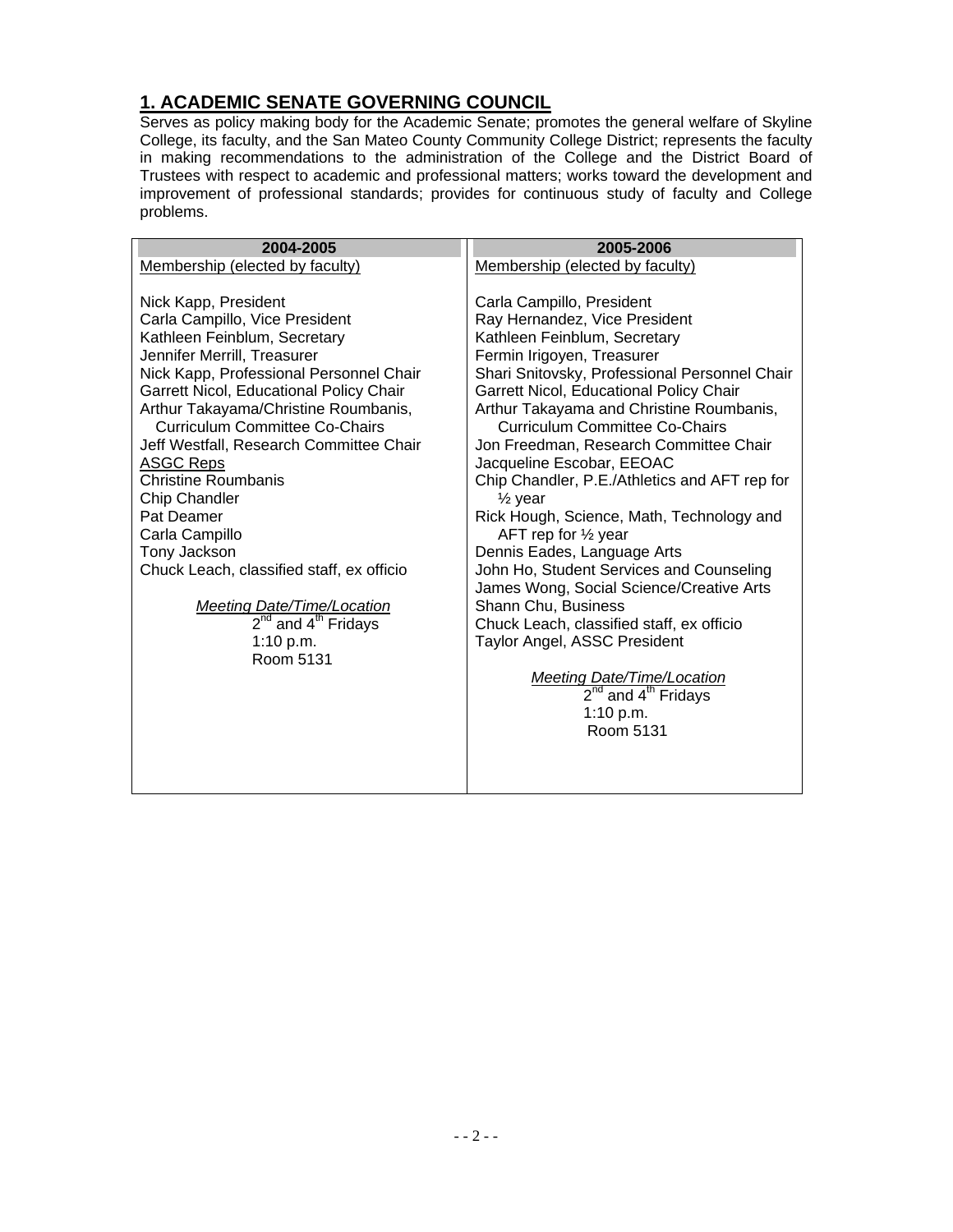# **2. ASSOCIATED STUDENTS OF SKLINE COLLEGE GOVERNING COUNCIL**

Represents all Skyline students; maintains student body facilities; plans activities; adopts and supervises the ASSC budget; participates in College committees; shares in the development of College policies.

| 2004-2005                                   | 2005-2006                                 |
|---------------------------------------------|-------------------------------------------|
| Membership (officers elected by students)   | Membership (officers elected by students) |
|                                             |                                           |
| Ilka Barcala, President                     | <b>Taylor Angel, President</b>            |
| Melchie Cabrigas, Vice President            | Peter Monrroy, Vice President             |
| Kiiausha David, Commissioner of Finance     | Valerie Demicheva, Senator                |
| Bivett Thompson, Commissioner of Activities | James Duncan, Senator                     |
| <b>Commissioner of Publicity</b>            | <b>Charles Lee, Senator</b>               |
| Senators: Marilyn Mascarinas                | Ben Gonzales, Commissioner of Finance     |
| James Duncan                                | Victoria Sorkina, Commissioner of Public  |
| <b>Zachary Golden</b>                       | Records                                   |
| Valerie Higgins                             | Amory Cariadus, Advisor                   |
| Amory Cariadus, Advisor                     |                                           |
|                                             | Meeting Date/Time/Location                |
| Meeting Date/Time/Location                  | Thursdays at 3:00 p.m.                    |
| Wednesdays                                  | Location to be determined                 |
| 4:15 p.m.                                   |                                           |
| Room 1304                                   |                                           |

### **3. CABINET**

The Cabinet is an appointed advisory body to the College President. The Cabinet provides institutional oversight of operations.

| 2004-2005                                   | 2005-2006                                 |
|---------------------------------------------|-------------------------------------------|
| Membership (President; Vice Presidents;     | Membership (President; Vice Presidents;   |
| College Business Officer; Director of       | College Business Officer; Director of     |
| Planning Research and Student Success;      | Planning Research and Student Success;    |
| Director of Development, Marketing and      | Director of Development, Marketing and    |
| <b>Public Relations)</b>                    | <b>Public Relations)</b>                  |
| Victoria Morrow, President                  | Victoria Morrow, President                |
| Regina Stanback-Stroud, VP Instruction      | Loretta Adrian, VP of Student Services    |
| Judith Redwine, Interim VP Student Services | Regina Stanback-Stroud, VP of Instruction |
| Eloisa Briones, College Business Officer    | Eloisa Briones, College Business Officer  |
| Sandy Irber, Director of Development,       | Sandy Irber, Director of Development,     |
| Marketing and Public Relations              | Marketing and Public Relations            |
| Vacant, Director of Planning, Research and  |                                           |
| <b>Student Success</b>                      |                                           |
|                                             | Meeting Date/Time/Location                |
| Meeting Date/Time/Location                  | Every Wednesday                           |
| Every Wednesday                             | 9:00 a.m.                                 |
| $9:00$ a.m.<br>President's Office           | President's Office                        |
|                                             |                                           |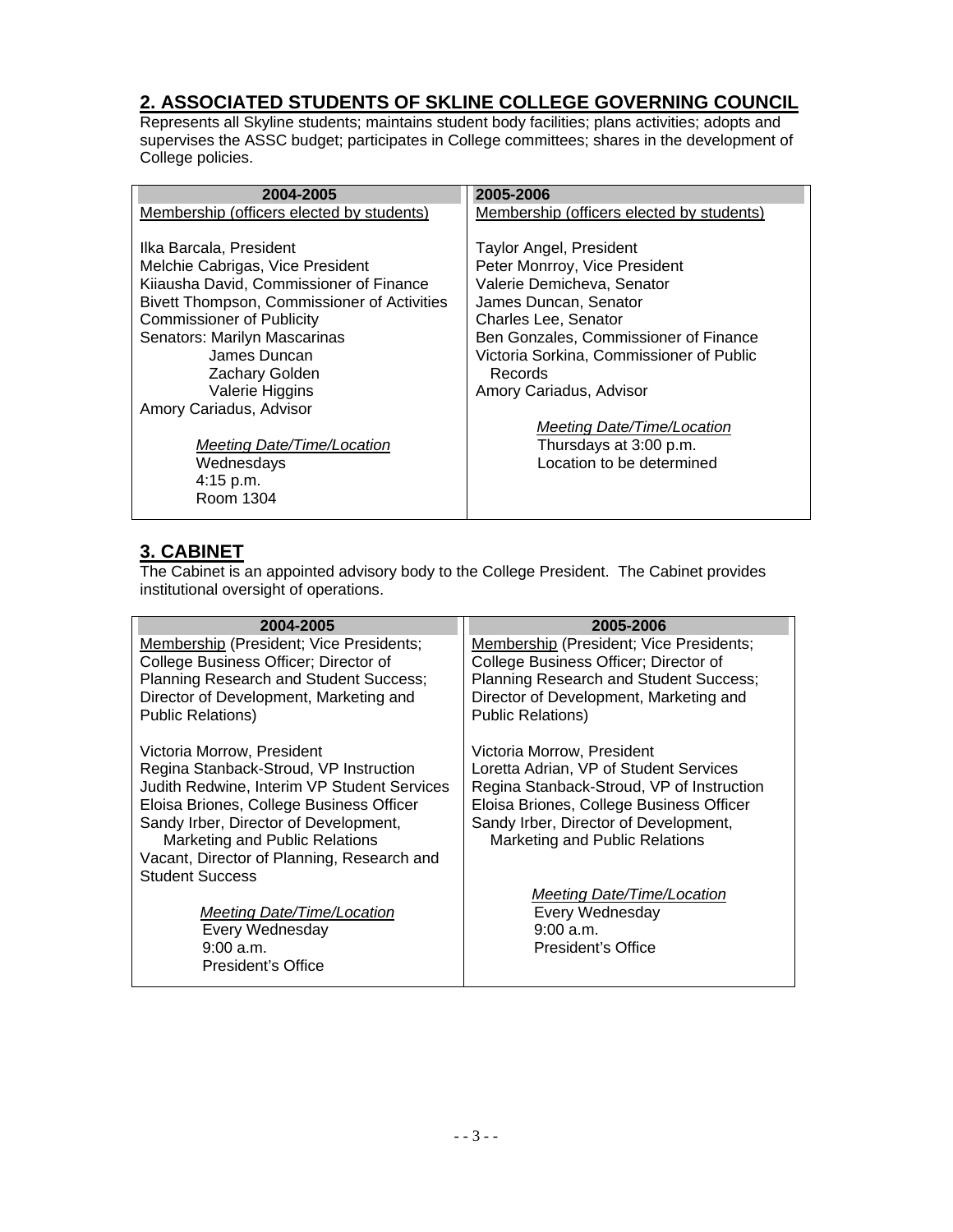# **4. CAMPUS AUXILIARY ADVISORY COMMITTEE**

Identifies concerns and makes recommendations regarding the cafeteria, bookstore, vending, and some facilities to the President or the Chancellor's Office. This is a college committee that interfaces with the District Auxiliary Services Advisory Committee (DASAC).

| 2004-2005                                              | 2005-2006                                      |
|--------------------------------------------------------|------------------------------------------------|
| Membership (representatives from                       | Membership (representatives from bookstore,    |
| bookstore, cafeteria, Student Activities               | cafeteria, Student Activities Office, Business |
| Office, Business Services office, Student<br>Services) | Services office, Student Services)             |
|                                                        | Amory Cariadus, Student Activities             |
| Amory Cariadus, Chair                                  | Coordinator, Chair                             |
| Judith Redwine, Interim VP of Student Svcs             | Loretta Adrian, VP of Student Services         |
| Eloisa Briones                                         | Eloisa Briones, College Business Officer       |
| 2 Student representatives                              | <b>Taylor Angel, ASSC President</b>            |
| <b>Bookstore Representative</b>                        | Peter Monrroy, ASSC Vice President             |
| <b>Food Service Provider Representative</b>            | Ben Gonzalez, ASSC Finance Commissioner        |
|                                                        | Kevin Chak, Bookstore                          |
| Meeting Date/Time/Location                             | Sandy Song, Fresh & Natural                    |
| Meetings held as needed                                |                                                |
|                                                        | Meeting Date/Time/Location                     |
|                                                        | Meetings held as needed                        |

# **5. CLASSIFIED COUNCIL**

Represents the needs, concerns and viewpoints of the classified staff with respect to the District Shared Governance Agreement, excluding all matters related to collective bargaining. It is one of the constituent groups of Skyline College's shared governance organizational structure. The officers are elected by Classified Council membership.

| 2004-2005                                                                          | 2005-2006                                                                          |
|------------------------------------------------------------------------------------|------------------------------------------------------------------------------------|
| Membership (all classified employees at                                            | Membership (all classified employees at                                            |
| Skyline College: CSEA, AFSCME and non-                                             | Skyline College: CSEA, AFSCME and non-                                             |
| represented classified employees including                                         | represented classified employees including                                         |
| classified supervisors and management<br>positions. All are voting members and are | classified supervisors and management<br>positions. All are voting members and are |
| encouraged to attend Classified Council                                            | encouraged to attend Classified Council                                            |
| meetings).                                                                         | meetings).                                                                         |
|                                                                                    |                                                                                    |
| Donna Elliott, President                                                           | Donna Elliott, President                                                           |
| Félix Pérez, Vice President                                                        | Linda Allen, Vice President                                                        |
| Linda Herda, Secretary                                                             | Linda Herda, Secretary                                                             |
| Theresa Tentes, Treasurer                                                          | <b>Theresa Tentes, Treasurer</b>                                                   |
| Barbara Daley, Historian                                                           | Barbara Daley, Historian                                                           |
|                                                                                    | Pablo Gonzalez, Parliamentarian                                                    |
| Meeting Date/Time/Location                                                         |                                                                                    |
| <b>First Thursday</b>                                                              | Meeting Date/Time/Location                                                         |
| 2:00 p.m.<br>Room 5131                                                             | <b>First Thursday</b>                                                              |
|                                                                                    | 2:00 p.m.<br>Room 5131                                                             |
|                                                                                    |                                                                                    |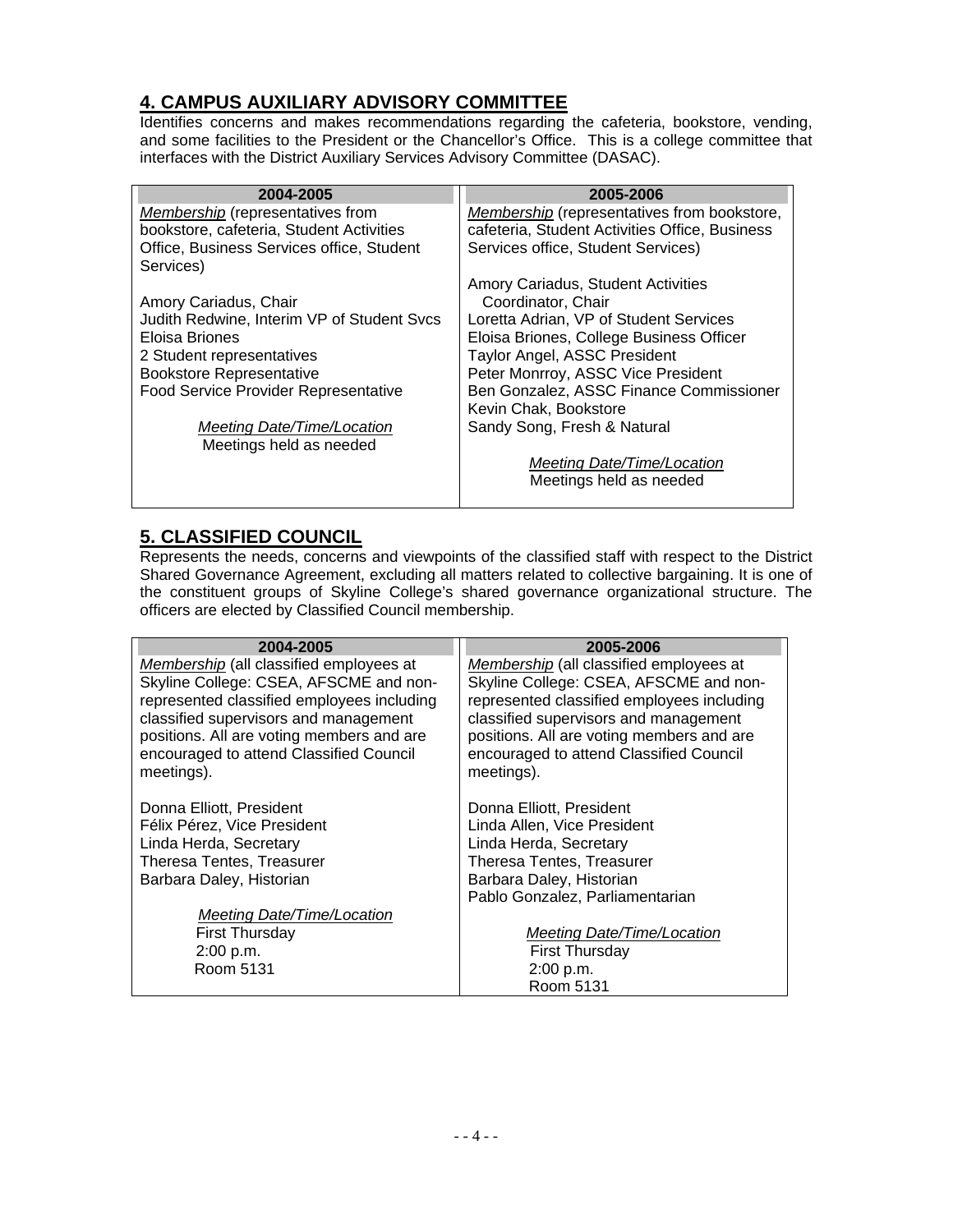# **6. COLLEGE BUDGET COMMITTEE**

The Skyline College Budget Committee is the primary budget recommendation group for the College, thereby establishing recommendations to the College administration on College budgetary matters. The Committee is responsible for reviewing the revenues and expenditures of the College.

| 2004-2005                                     | 2005-2006                                                           |
|-----------------------------------------------|---------------------------------------------------------------------|
| Membership                                    | Membership                                                          |
| College Vice Presidents, one dean from        | Members of the College Budget Committee                             |
| instruction and one dean from Members of      | (CBC) include the following: the Vice                               |
| the College Budget Committee (CBC)            | Presidents of the College, one dean from                            |
| include the following: the Vice Presidents of | instruction, and one dean from student                              |
| the College, one dean from instruction, and   | services, the Academic Senate President, two                        |
| one dean from student services, the           | faculty members from each college division                          |
| Academic Senate President, two faculty        | including student services, appointed by the                        |
| members from each college division            | Academic Senate, three classified staff                             |
| including student services, appointed by the  | appointed by the Classified Council, 2 students                     |
| Academic Senate, three classified staff       | appointed by the ASSC.                                              |
| appointed by the Classified Council, 2        |                                                                     |
| students appointed by the ASSC.               | Eloisa Briones and Carla Campillo, Co-Chairs                        |
|                                               | Vicki Morrow, President                                             |
| Regina Stanback-Stroud and Nick Kapp, Co-     | Lori Adrian, VP of Student Services                                 |
| Chairs                                        | Regina Stanback-Stroud, VP of Instruction                           |
| Ilka Barcala                                  | Cathy Hasson, Director of Planning, Research<br>and Student Success |
| <b>Rosemary Bell</b><br>Connie Beringer       | Soodi Zamani, Science/Math/Technology                               |
| Linda Rosa Corazon                            | Nick Kapp, Science/Math/Technology                                  |
| Barbara Daley                                 | Connie Beringer, Language Arts                                      |
| Kiiausha David                                | Félix Pérez, Language Arts                                          |
| Pat Deamer                                    | George Wright, Social Science/Creative Arts                         |
| <b>Rick Escalambre</b>                        | Rosie Bell, Social Science/Creative Arts                            |
| Mike Fitzgerald                               | Linda Whitten, Business                                             |
| Val Goines                                    | Richard Escalambre, Business                                        |
| <b>Katharine Harer</b>                        | Carla Campillo, Counseling, Academic Senate                         |
| Ray Hernandez                                 | Virginia Padron, Counseling                                         |
| Jennifer Hughes                               | Mike Fitzgerald, P.E./Athletics                                     |
| Johannes Masare                               | Dino Nomicos, P.E./Athletics                                        |
| Dino Nomicos                                  | Jennifer Hughes, Dean, Student Services                             |
| Virginia Padron                               | Division                                                            |
| Félix Pérez                                   | Margery Meadows, Dean, Instructional                                |
| <b>Judith Redwine</b>                         | <b>Division</b>                                                     |
| Sandra Verhoogen                              | Salah Webb, Classified Representative                               |
| Salah Webb                                    | Barbara Lamson, Classified Representative                           |
| Linda Whitten                                 | Ben Gonzalez, ASSC Finance Commissioner                             |
| Mike Williamson (stand in for Andreas Wolf)   | James Duncan, ASSC Representative                                   |
| Soodi Zamani                                  |                                                                     |
| <b>RESOURCE PERSONS:</b>                      | <b>Meeting Date/Time/Place</b>                                      |
| Victoria Morrow                               | Second and Last Thursday                                            |
| Eloisa Briones                                | 2:10 p.m.                                                           |
| Kathy Blackwood                               | Room 5132B                                                          |
| <b>Meeting Date/Time/Place</b>                |                                                                     |
| Second Thursday                               |                                                                     |
| 2:10 p.m.                                     |                                                                     |
| Room 5132B                                    |                                                                     |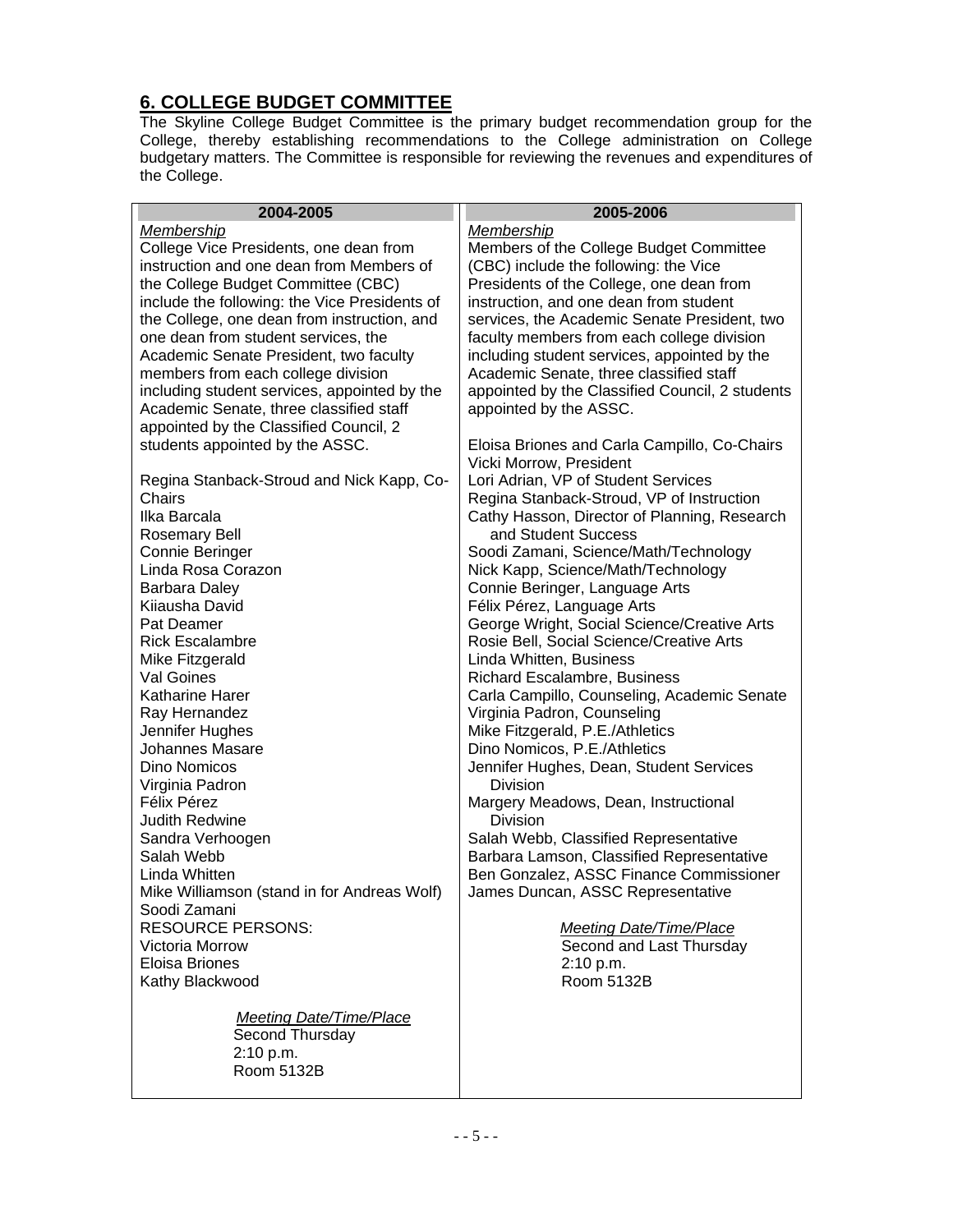# **7. COLLEGE COUNCIL**

The College Council is the primary planning and policy formulation group for the College, thereby establishing the charges to other units and committees in accomplishing specific tasks including, but not limited to, the following areas: budget, programs, student equity, accreditation, and program review. The Council is responsible for reviewing the progress and accomplishments of the units and committees. The Council serves as the umbrella shared governance committee for the College and is a major participant in decision making for the College.

| 2004-2005                                    | 2005-2006                                    |
|----------------------------------------------|----------------------------------------------|
| Membership (College President and Vice       | Membership (College President and Vice       |
| Presidents, Academic Senate President and    | Presidents, Academic Senate President and    |
| Vice President, Classified Council President | Vice President, Classified Council President |
| and Vice President, Associated Students      | and Vice President, Associated Students      |
| <b>President and Vice President)</b>         | <b>President and Vice President)</b>         |
| Victoria Morrow, Chair                       | Victoria Morrow, President, Chair            |
| Nick Kapp                                    | Loretta Adrian, VP of Student Services       |
| Carla Campillo                               | Regina Stanback-Stroud, VP of Instruction    |
| Donna Elliott                                | Carla Campillo, President, Academic Senate   |
| Félix Pérez                                  | Ray Hernandez, VP of Academic Senate         |
| Ilka Barcala                                 | Donna Elliott, President, Classified Council |
| Melchie Cabrigas                             | Linda Allen, VP of Classified Council        |
| Regina Stanback-Stroud                       | Peter Monrroy, ASSC Vice President           |
| <b>Judith Redwine</b>                        | Ben Gonzales, ASSC representative            |
| Meeting Date/Time/Place                      | Meeting Date/Time/Place                      |
| Fourth Wednesday                             | Fourth Wednesday                             |
| 2:10 p.m. - Room 1319                        | 2:10 p.m. - Room 1319                        |
|                                              |                                              |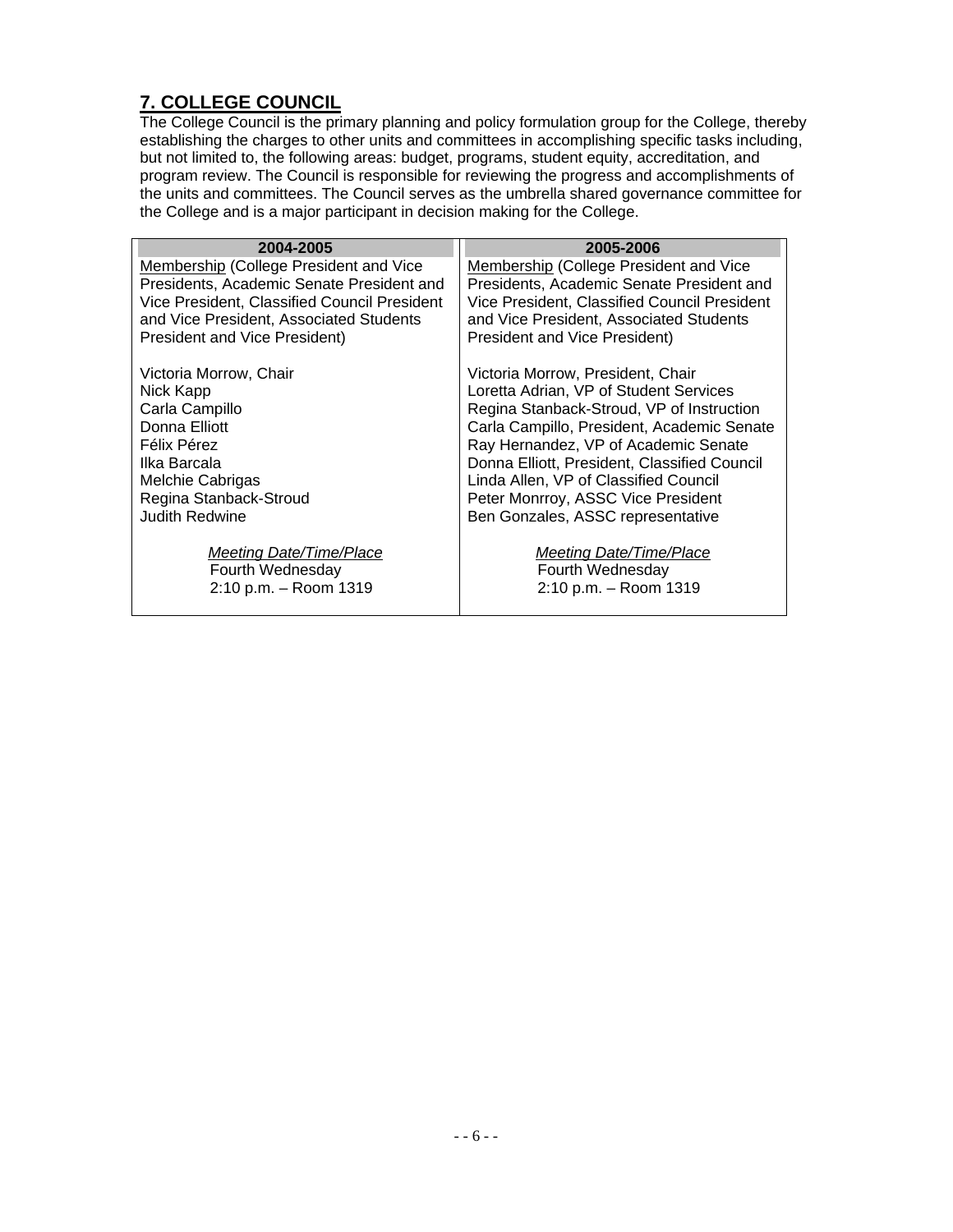# **8. COMMENCEMENT COMMITTEE**

This committee plans, coordinates and implements all activities for Commencement. The committee meets regularly during the spring semester until the day of graduation. Meetings focus on all logistical aspects of the graduation and the commencement ceremony.

| 2004-2005                                         | 2005-2006                                         |
|---------------------------------------------------|---------------------------------------------------|
| <b>Membership (Representatives from Buildings</b> | <b>Membership (Representatives from Buildings</b> |
| and Grounds, Campus Bookstore, Multi-             | and Grounds, Campus Bookstore, Multi-             |
| Media, Student Services)                          | Media, Student Services)                          |
|                                                   |                                                   |
| <b>Amory Cariadus</b>                             | Amory Cariadus and Loretta Adrian, Co-            |
| <b>Theresa Tentes</b>                             | Chairs                                            |
| <b>Judith Redwine</b>                             | Doria Bernard                                     |
| <b>Rich Tidd</b>                                  | Roxanne Brewer                                    |
| Linda Ghio                                        | Larisa Cosmineanu                                 |
| Salah Webb                                        | Linda Ghio                                        |
| Jim Herndon                                       | <b>Sherri Hancock</b>                             |
| Sally Welch                                       | Jim Herndon                                       |
| Persis Morrice                                    | Belinda Ho                                        |
| Andreas Wolf<br>Sherri Hancock                    | Richard Inokuchi<br>Anita Martinez                |
|                                                   | Persis Morrice                                    |
| <b>Student Representative</b>                     | Jerry Peel                                        |
| Other members of the campus community are         | <b>Theresa Tentes</b>                             |
| invited to meetings that cover specific           | <b>Rich Tidd</b>                                  |
| planning areas as it relates to their             | Salah Webb                                        |
| department, program or division.                  | Sally Welch                                       |
|                                                   | Andreas Wolf                                      |
| Meeting Date/Time/Location                        | ASSC Representative to be determined in the       |
| Meetings held as needed                           | Spring                                            |
|                                                   |                                                   |
|                                                   | Other members of the campus community are.        |
|                                                   | invited to meetings that cover specific           |
|                                                   | planning areas as it relates to their             |
|                                                   | department, program or division.                  |
|                                                   |                                                   |
|                                                   | Meeting Date/Time/Location                        |
|                                                   | Meetings held as needed                           |
|                                                   |                                                   |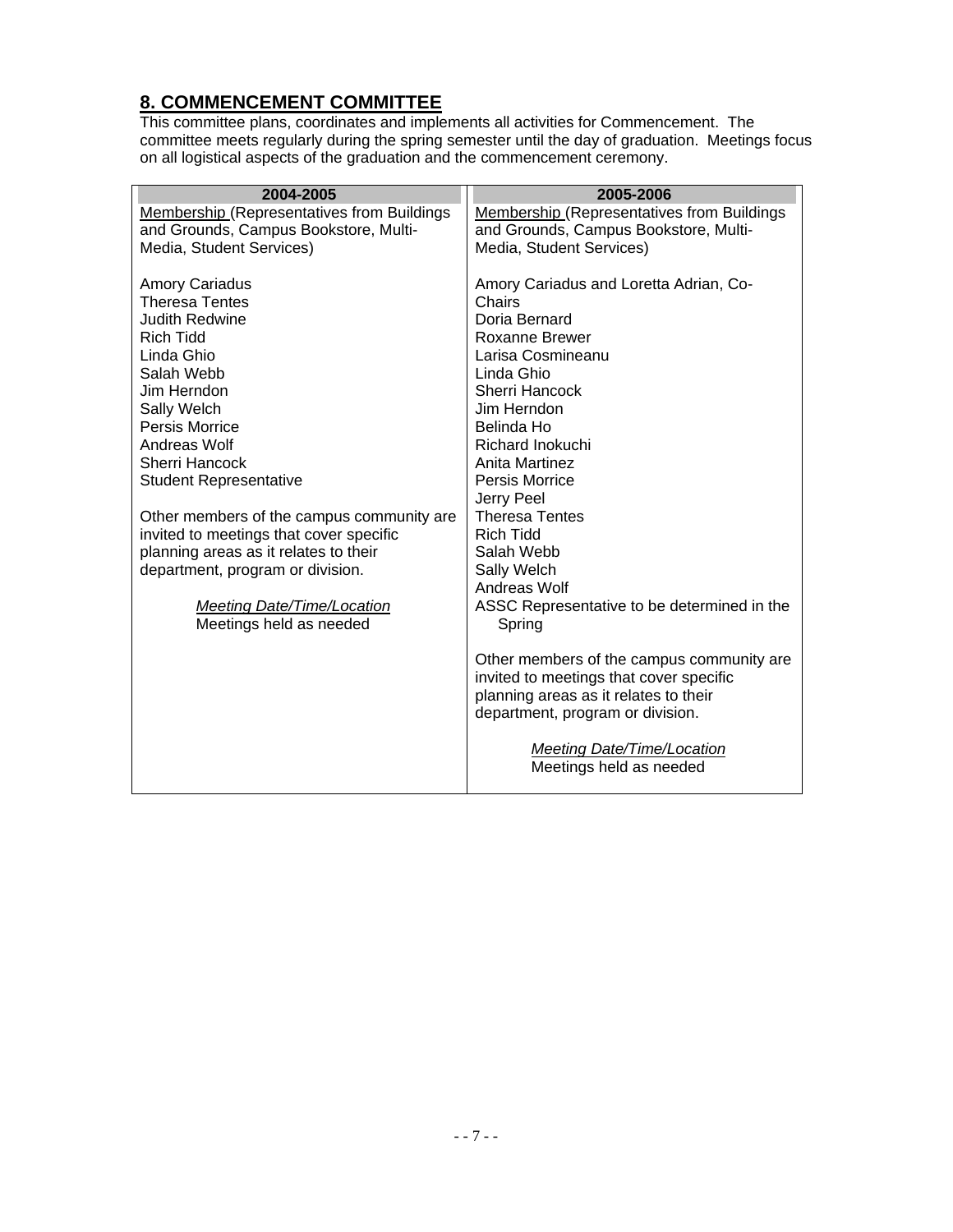### **9. CURRICULUM COMMITTEE (Academic Senate)**

The Curriculum Committee carries on a regular review of the entire College curriculum; considers for recommendation all matters of administrative policy concerning the curriculum; considers for recommendation proposals for new courses and programs; recommends action on all deletions, classifications and changes in courses and programs.

| 2004-2005                                                                  | 2005-2006                                                             |
|----------------------------------------------------------------------------|-----------------------------------------------------------------------|
| Membership (one elected faculty                                            | Membership (one elected faculty                                       |
| representative from each division)                                         | representative from each division)                                    |
| Arthur Takayama, Co-Chair, Social<br>Science/Creative Arts                 | Arthur Takayama, Co-Chair, Social<br>Science/Creative Arts            |
| Christine Roumbanis, Co-Chair, Business<br>Jan Fosberg, Physical Education | Christine Roumbanis, Co-Chair, Business<br>Jim Bowsher, Language Arts |
| Jim Bowsher, Language Arts<br>Ray Hernandez, Science/Math/Technology       | Daisy Araica, Science/Math/Technology<br>Jan Fosberg, P.E./Athletics  |
| Linda Rosa Corazon, Counseling                                             | Sherri Hancock, Enrollment Services, ex                               |
| Evelyn Seth, Matriculation, ex officio                                     | officio                                                               |
| Sherri Hancock, ex officio                                                 | Jennifer Hughes, Counseling, ex officio                               |
| Regina Stanback-Stroud, ex officio                                         | Imelda Hermosillo, Counseling                                         |
| Persis Morrice, classified rep, ex officio                                 | Persis Morrice, Classified rep, ex officio                            |
| Marilyn Mascarinas, student rep, ex officio                                | Peter Monrroy, ASSC rep, ex officio                                   |
| Maria Norris, ex officio, Recorder                                         | Linda Rosa Corazon, Counseling, ex officio                            |
|                                                                            | Regina Stanback-Stroud, ex officio                                    |
| Meeting Date/Time/Location                                                 | Maria Norris, Recorder, ex officio                                    |
| First and Third Wednesday                                                  |                                                                       |
| 2:10 p.m.                                                                  | Meeting Date/Time/Location                                            |
| Room 1319                                                                  | First and Third Wednesday                                             |
|                                                                            | 2:10 p.m.                                                             |
|                                                                            | Room 1319                                                             |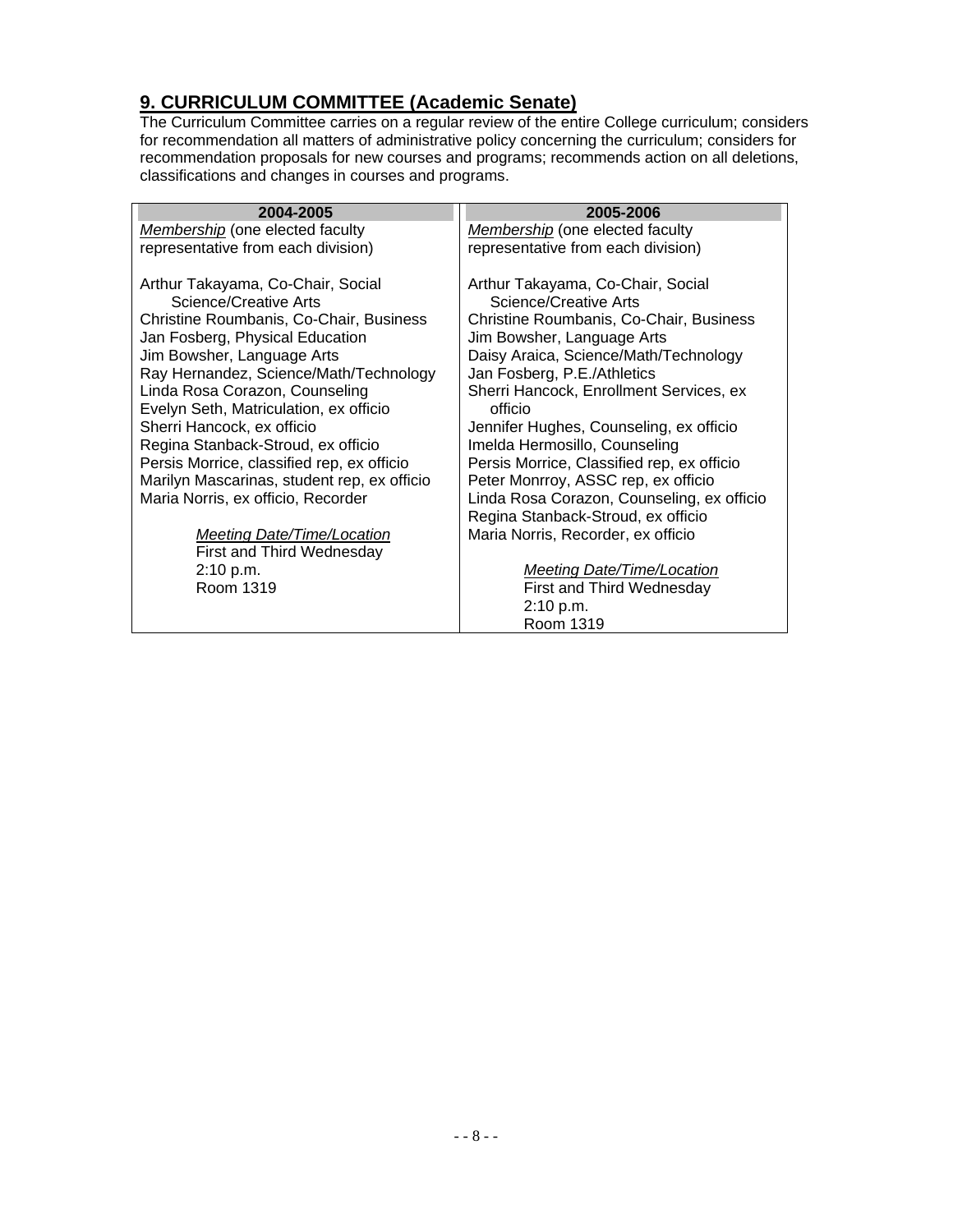#### **10. EDUCATIONAL POLICY COMMITTEE (Academic Senate)**

This committee considers for recommendation all matters of educational policy including academic standards, probation, disqualification, readmissions policies, grading procedures, matriculation, student behavior, and student grievance procedures; considers for recommendation all matters of administrative policy concerning educational policy, including policies of the Office of Instruction and the Office of Student Services.

| 2004-2005                                                                                                         | 2005-2006                                                                                                                                                    |
|-------------------------------------------------------------------------------------------------------------------|--------------------------------------------------------------------------------------------------------------------------------------------------------------|
| Membership (one elected faculty                                                                                   | Membership (one elected faculty                                                                                                                              |
| representative from each division)                                                                                | representative from each division)                                                                                                                           |
| Garrett Nicol, Chair<br>Lynne Douglas<br>Jacquie Escobar<br><b>Bridget Fischer</b><br>Cindy Moss/Tadashi Tsuchida | Garrett Nicol, Chair, Language Arts/Learning<br>Resources<br>George Buckingham, Social<br>Science/Creative Arts<br>Tadashi Tsuchida, Science/Math/Technology |
| Diana Cushway                                                                                                     | Cindy Moss, Science/Math/Technology                                                                                                                          |
| Paul Spakowski<br>Char Wulbers, classified rep                                                                    | Lynne Douglas, Counseling, Social Science<br>Kevin Sullivan, Business                                                                                        |
| Melchie Cabrigas, student rep                                                                                     | Char Wulbers, Classified Representative                                                                                                                      |
| Sherri Hancock, ex officio                                                                                        | Peter Monrroy, ASSC                                                                                                                                          |
| Jennifer Hughes, ex officio                                                                                       | James Duncan, ASSC                                                                                                                                           |
| Evelyn Seth, ex officio<br>Judith Redwine, ex officio                                                             | Lori Adrian, VP Student Services, ex officio<br>Donna Bestock, Dean of Social<br>Science/Creative Arts, ex officio                                           |
| <b>Meeting Date/Time/Location</b>                                                                                 | Sherri Hancock, Dean of Enrollment                                                                                                                           |
| <b>First Tuesday</b>                                                                                              | Services, ex officio                                                                                                                                         |
| 1:30-3:00 p.m.                                                                                                    | Jennifer Hughes, Dean of Counseling, ex                                                                                                                      |
| Room 1319                                                                                                         | officio                                                                                                                                                      |
|                                                                                                                   | <b>Meeting Date/Time/Location</b><br><b>First Tuesday</b><br>1:30 p.m.<br>Room 5131                                                                          |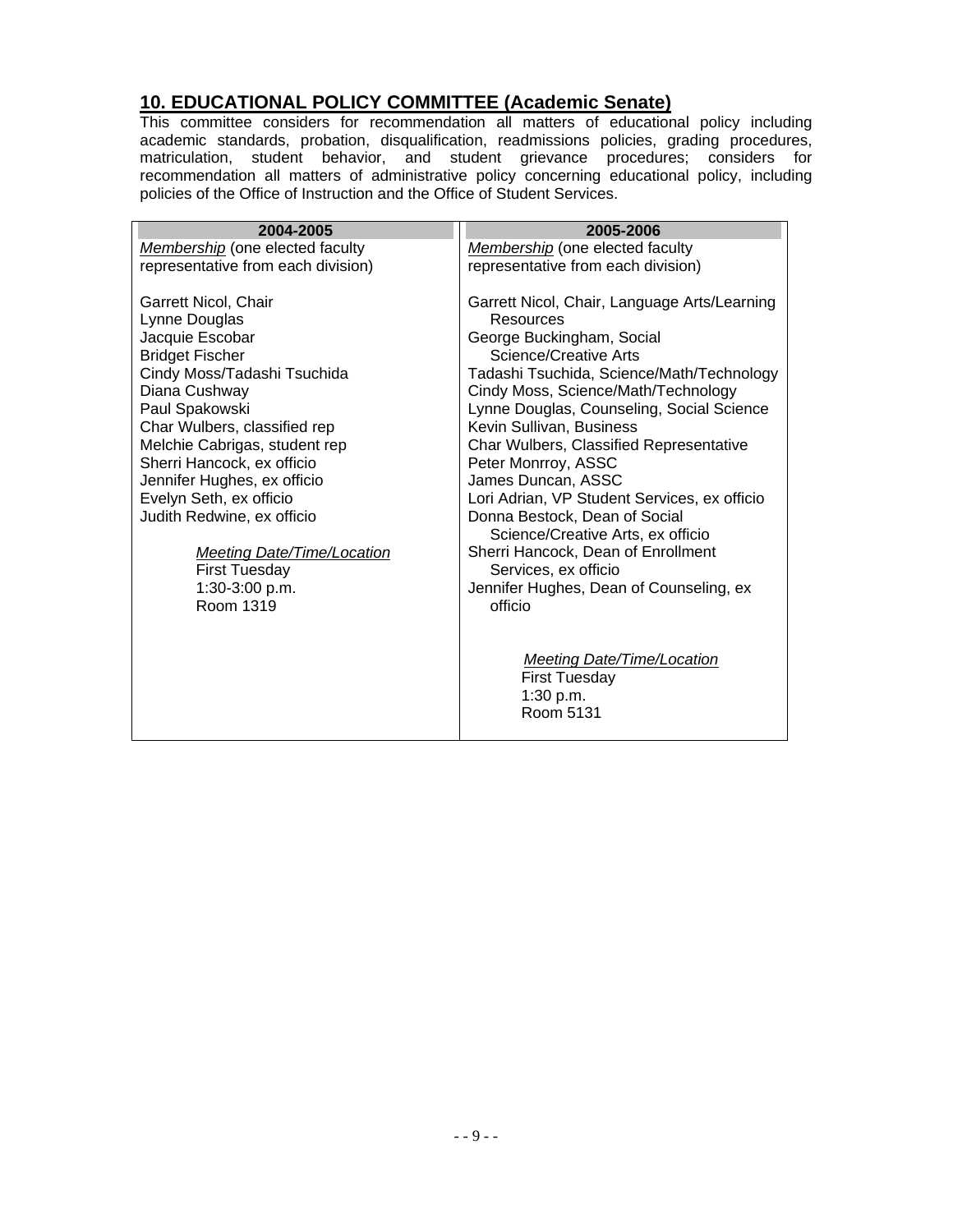# **11. EMERGENCY RESPONSE PLAN COMMITTEE**

The Emergency Response Committee develops strategies for disaster preparedness and recovery for the campus. The committee is charged with maintaining the campus Emergency Response Plan, updating contact information and the evacuation plan, providing training for the campus on emergency procedures.

| 2004-2005                                        | 2005-2006                                        |
|--------------------------------------------------|--------------------------------------------------|
| <b>Membership</b> (Representatives from Security | <b>Membership</b> (Representatives from Security |
| Office, Health Office and Administration)        | Office, Health Office and Administration)        |
|                                                  |                                                  |
| Judith Redwine, Chair                            | Loretta Adrian, Chair                            |
| Sherri Hancock                                   | Eloisa Briones                                   |
| Victoria Morrow                                  | Donna Elliott                                    |
| Linda Ghio                                       | Jan Gersonde                                     |
| Vicky Takayama                                   | Linda Ghio                                       |
| Jerry Peel                                       | Manny Granillo                                   |
| Andreas Wolf                                     | <b>Tony Gulli</b>                                |
| <b>Tony Gulli</b>                                | <b>Sherri Hancock</b>                            |
| Eloisa Briones                                   | Judy Heldberg                                    |
| Richard Inokuchi                                 | Linda Herda                                      |
| Sarah Husary                                     | Belinda Ho                                       |
| Jim Herndon                                      | Jon T. Holloway                                  |
| Donna Elliott                                    | Sarah Husary                                     |
| Jan Gersonde                                     | Richard Inokuchi                                 |
| Manny Granillo                                   | Jerry Peel                                       |
| Sarah Husary                                     | Regina Stanback-Stroud                           |
| Linda Herda                                      | Vicky Takayama                                   |
| Jon Holloway                                     | Andreas Wolf                                     |
| Donald Smith                                     |                                                  |
|                                                  | <b>Meeting Date/Time/Location</b>                |
| <b>Meeting Date/Time/Place</b>                   | 4 <sup>th</sup> Friday of each month             |
| 4 <sup>th</sup> Thursday of each month           | $2:00 - 3:00$ p.m.                               |
| $3:00 - 4:00$ p.m.<br>Room 1319                  | Room 1319                                        |
|                                                  |                                                  |
|                                                  |                                                  |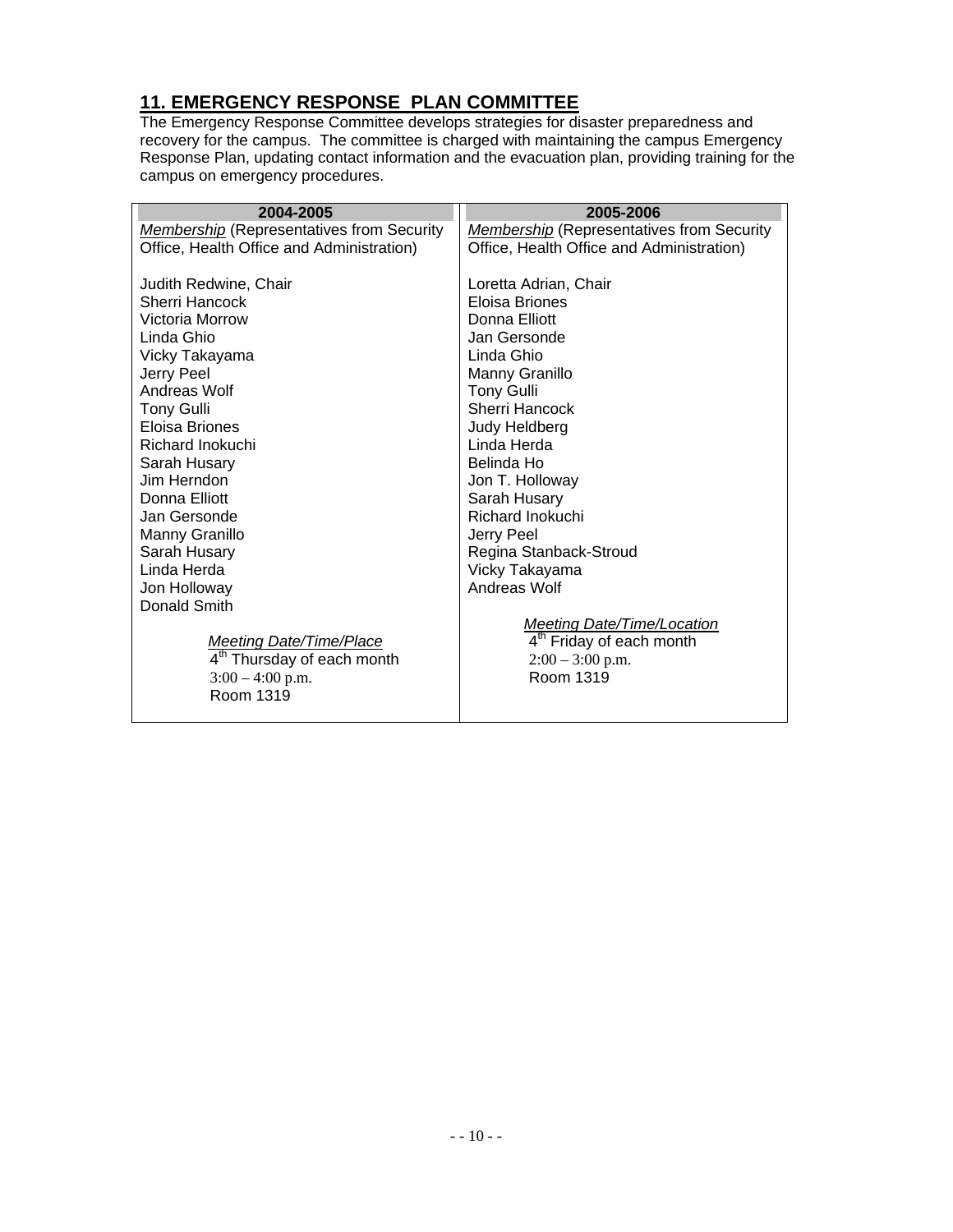# **12. FRESH LOOK ADVISORY GROUP**

| 2004-2005 | 2005-2006                                                           |
|-----------|---------------------------------------------------------------------|
|           | Membership                                                          |
|           | Victoria Morrow, President, Chair                                   |
|           | Loretta Adrian, VP Student Services                                 |
|           | Regina Stanback-Stroud, VP Instruction                              |
|           | Sandy Irber, Director of Development/                               |
|           | Marketing and Public Relations                                      |
|           | Cathy Hasson, Director of Planning, Research<br>and Student Success |
|           | Jennifer Hughes, Dean of Counseling                                 |
|           | Sherri Hancock, Dean of Enrollment Services                         |
|           | Richard Inokuchi, Facilities Operations<br>Manager                  |
|           | Jeff Acidera, Academic Senate Representative                        |
|           | Ray Hernandez, Academic Senate<br>Representative                    |
|           | Kathy Fitzpatrick, Classified Representative                        |
|           | Mary Anne Leary, Classified Representative                          |
|           | Greg Cochran, President's Council                                   |
|           | Bonnie Wells, President's Council                                   |
|           | Jennie Winton, Mission Minded                                       |
|           | Zach Hochstadt, Mission Minded                                      |
|           | Taylor Angel, ASSC President                                        |
|           | Peter Monrroy, ASSC Vice President                                  |
|           | Ben Gonzalez, ASSC (alternate)                                      |
|           |                                                                     |
|           | <b>Meeting Date/Time/Location</b>                                   |
|           | To be Determined                                                    |

# **13. FULL TIME EQUIVALENT FACULTY ALLOCATION COMMITTEE**

The FTEFAC is charged with developing and recommending to the Academic Senate for endorsement and to the College President for approval, a prioritized list of strategic allocations of *Full Time Equivalent Faculty (*FTEF) in order for the college to meet its mission of serving the educational needs of the community.

| 2004-2005                     | 2005-2006                                           |
|-------------------------------|-----------------------------------------------------|
| Membership                    | Membership                                          |
| Regina Stanback-Stroud, Chair | Regina Stanback-Stroud, VP Instruction, Chair       |
| Dino Nomicos                  | Pat Deamer, Science/Math/Technology                 |
| Donna Bestock                 | Jennifer Hughes, Dean of Counseling                 |
| Eloisa Briones                | Virginia Padron, Counseling                         |
| Eric Brenner                  | Cal Robinson, Business                              |
| Jennifer Hughes               | Mike Williamson, Dean of Science/Math/Technology    |
| Masao Suzuki                  | Eloisa Briones, College Business Officer (Resource) |
| Michael Williamson            | Nina Floro, Language Arts                           |
| Nina Floro                    | Masao Suzuki, Social Science/Creative Arts          |
| Pat Deamer                    | Dino Nomicos, P.E./Athletics                        |
| Sita Motipara                 |                                                     |
| Virginia Padron               | Meeting Date/Time/Place                             |
|                               | As needed                                           |
| Meeting Date/Time/Place       |                                                     |
| As needed                     |                                                     |
|                               |                                                     |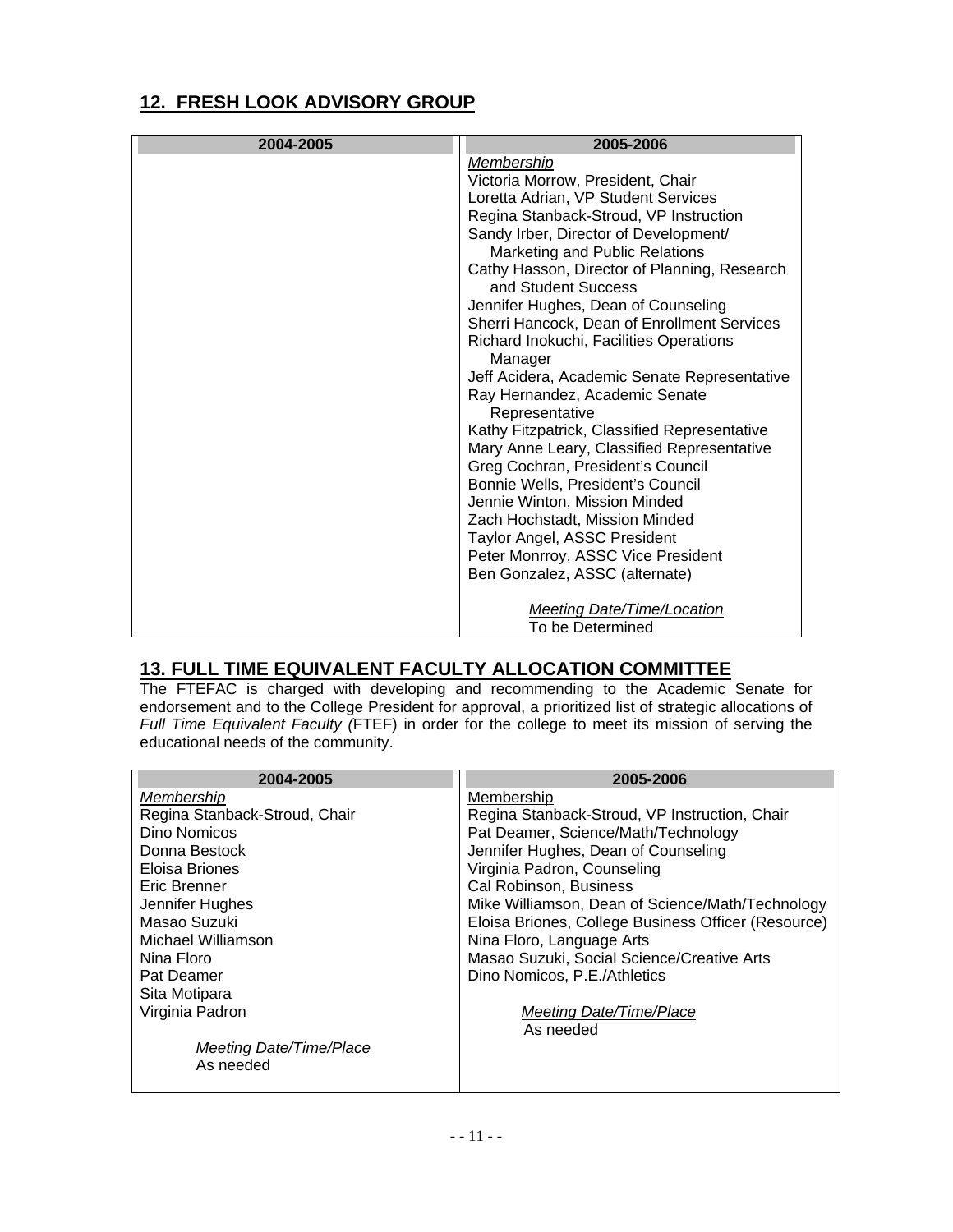# **14. HEALTH AND SAFETY COMMITTEE**

The Heath and Safety Committee promotes a healthful and safe environment for staff and students, educating and training personnel in safe work practice. The committee conducts safety inspections and recommends corrective action to the College. The Committee is charged under CSEA contract (article 13. 13.6) to meet at least quarterly. A district Safety Management Committee will meet at least twice each fiscal year. The committee is to include two representatives appointed by CSEA.

| 2004-2005                                  | 2005-2006                                        |
|--------------------------------------------|--------------------------------------------------|
| Membership                                 | Membership                                       |
| Judith Redwine, Chair                      | Sherri Hancock, Dean of Enrollment Services,     |
| Donna Elliott                              | Chair                                            |
| Jim Herndon                                | Loretta Adrian, VP of Student Services           |
| Sandy Kirkpatrick                          | Ann Burns, Business                              |
| <b>Char Wulbers</b>                        | Amory Cariadus, Student Activities               |
| <b>Amory Cariadus</b>                      | Dennis Eadus, Language Arts                      |
| Linda Van Sciver, Counseling               | Donna Elliott, Classified Council President      |
| Jackie Collado, Bookstore                  | Alice Erskine, Science/Math/Technology           |
| Alice Erskine, Science/Math/Technology     | Linda Ghio, President's Office rep               |
| Johannes Masare, Social Science/Creative   | Anthony Gulli, Buildings & Grounds               |
| Arts                                       | Sandra Hatzistratis, P.E./Athletics              |
| Dennis Eadus, Language Arts                | Richard Inokuchi, Facilities Operations          |
| Mousa Ghanma, Science/Math/Technology      | Manager                                          |
| Tony Jackson, Social Science/Creative Arts | Johannes Masare, Social Science/Creative<br>Arts |
| <b>Meeting Date/Time/Place</b>             | Edmund Ortiz, Bookstore                          |
| Third Tuesday $-1:00$ p.m.                 | Vinesh Samujh, Buildings & Grounds               |
| Room 1319                                  | Linda Van Sciver, Counseling                     |
|                                            | Andreas Wolf, Dean of P.E./Athletics             |
|                                            | Char Wulbers, Admissions & Records,              |
|                                            | <b>Classified Representative</b>                 |
|                                            | Meeting Date/Time/Place                          |
|                                            | Third Tuesday $-1:00$ p.m.                       |
|                                            | Room 5131                                        |
|                                            |                                                  |
|                                            |                                                  |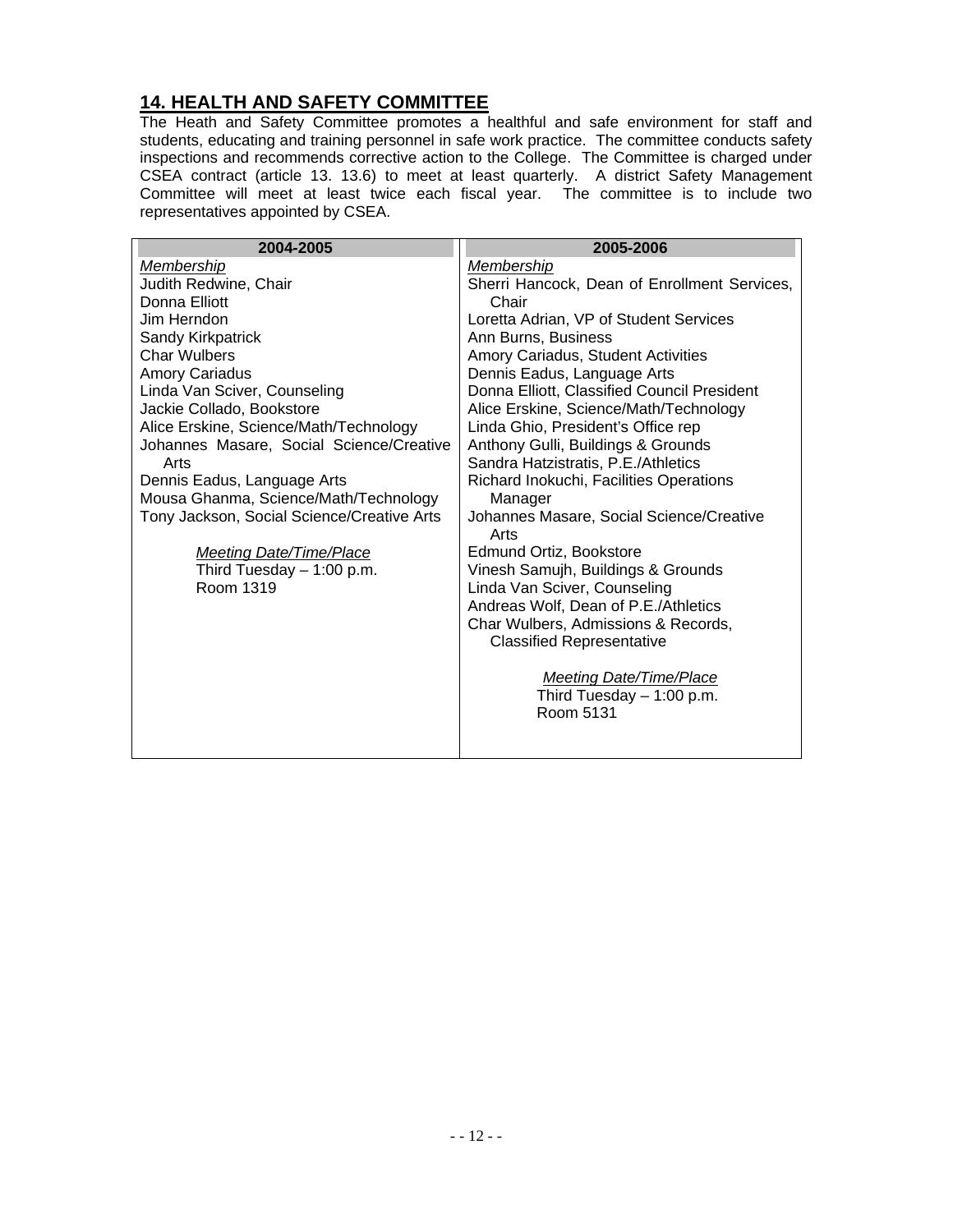# **15. INSTITUTIONAL PLANNING COMMITTEE**

The Institutional Planning Committee was created by the College Council in September 2003 and is governed by charter and By-Laws of the College Council. The task of the IPC is to formulate and recommend to the College Council a plan for the IPC as a standing committee and implementation timeline for the integration of the IPC into the governance structure of the College. The IPC will be the primary body responsible to coordinate, communicate and integrate College-wide planning at Skyline.

| 2004-2005                                         | 2005-2006                                                       |
|---------------------------------------------------|-----------------------------------------------------------------|
| <b>Membership</b> (President and Vice Presidents, | <b>Membership</b> (President and Vice Presidents,               |
| Director of Planning, Research, and Student       | Director of Planning, Research, and Student                     |
| Success, representatives appointed by             | Success, representatives appointed by                           |
| constituent groups: Academic Senate,              | constituent groups: Academic Senate,                            |
| Classified Council, Management and ASSC)          | Classified Council, Management and ASSC)                        |
| Regina Stanback-Stroud, Chair                     | Cathy Hasson, Chair Director of Planning,                       |
| Anyta Archer                                      | Research, and Student Success                                   |
| Ilka Barcala                                      | Vicki Morrow, President                                         |
| Eric Benjamin                                     | Loretta Adrian, VP of Student Services                          |
| Connie Beringer                                   | Regina Stanback-Stroud, VP of Instruction                       |
| Melchie Cabrigas                                  | Eloisa Briones, College Business Officer                        |
| <b>Amory Cariadus</b>                             | Nick Kapp, Science/Math/Technology                              |
| Chip Chandler                                     | Pat Deamer, Science/Math/Technology                             |
| Pat Deamer                                        | Connie Beringer, Language Arts                                  |
| <b>Rick Escalambre</b>                            | Fermin Irigoyen, Language Arts                                  |
| Fermin Irigoyen                                   | Tony Jackson, Social Science/Creative Arts                      |
| Nick Kapp<br><b>Marilyn Mascarinas</b>            | Justin Piergrossi, P.E./Athletics<br>Judy Lariviere, Counseling |
| <b>Margery Meadows</b>                            | Maria Escobar, Director, Financial Aid, EOPS                    |
| <b>Dino Nomicos</b>                               | and CalWorks                                                    |
| Virginia Padron                                   | Sherri Hancock, Dean of Enrollment Services                     |
| Justin Piergrossi                                 | Tom Hewitt, Director, Library Services                          |
| Evelyn Seth                                       | Richard Soyombo, Director, CITD (Resource)                      |
| <b>Tom Sullivan</b>                               | William Watson, Director, Workforce                             |
| Masao Suzuki                                      | Development (Resource)                                          |
| Linda Whitten                                     | Amory Cariadus, Coordinator, Student                            |
| James Wong                                        | Activities                                                      |
| <b>Judith Redwine</b>                             | Anyta Archer, Classified Representative                         |
| Kathy Zbikowski-Taylor                            | Kathy Zbikowski-Taylor, Classified                              |
| 2 Student Representatives                         | Representative                                                  |
|                                                   | Taylor Angel, ASSC President                                    |
| <b>RESOURCE PERSONS:</b><br>Eloisa Briones        | Peter Monrroy, ASSC Vice President                              |
|                                                   |                                                                 |
| Meeting Date/Time/Place                           | <b>Meeting Date/Time/Place</b><br>Second Wednesday              |
| Second Wednesday                                  | 2:15-3:30 p.m.                                                  |
| 2:00 p.m.                                         | Room 5131 (November in 1319)                                    |
| Room 5131                                         |                                                                 |
|                                                   |                                                                 |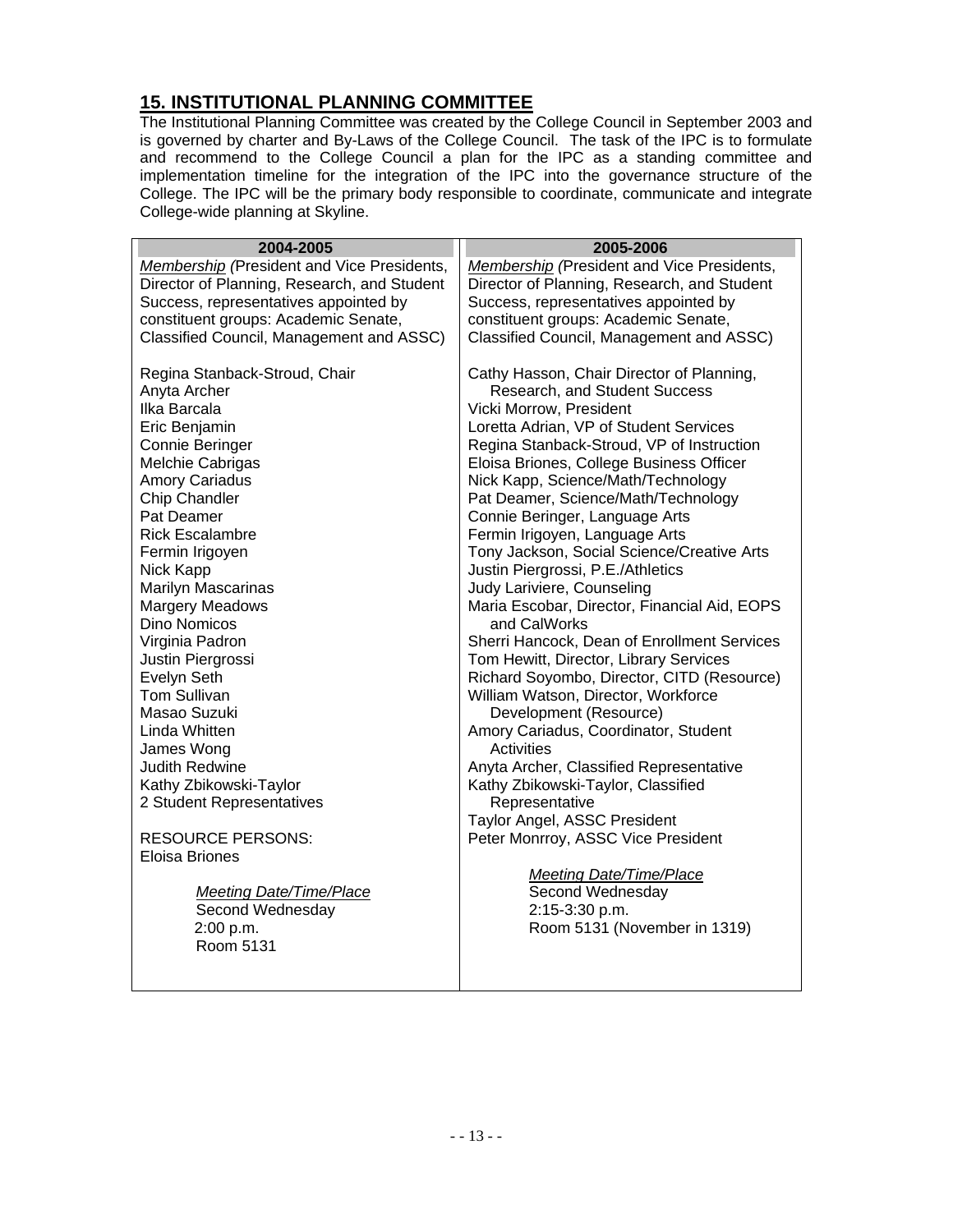### **16. MANAGEMENT COUNCIL**

The Management Council is an appointed advisory to the College President and primarily meets to facilitate communication among Managers regarding College operations.

| 2004-2005                                   | 2005-2006                                      |
|---------------------------------------------|------------------------------------------------|
| Membership (President, Vice Presidents,     | <b>Membership</b> (President, Vice Presidents, |
| Deans, Academic Supervisors, Directors, and | Deans, Academic Supervisors, Directors, and    |
| <b>Classified Supervisors)</b>              | <b>Classified Supervisors)</b>                 |
|                                             |                                                |
| Victoria Morrow, Chair                      | Victoria Morrow, Chair                         |
| Susan Andrien                               | Loretta Adrian                                 |
| Donna Bestock                               | Susan Andrien                                  |
| Eloisa Briones                              | Donna Bestock                                  |
| Maria Escobar                               | Eloisa Briones                                 |
| Sherri Hancock                              | Kevin Chak                                     |
| Jim Herndon                                 | Maria Escobar                                  |
| <b>Tom Hewitt</b>                           | Sherri Hancock                                 |
| Jennifer Hughes                             | Cathy Hasson                                   |
| Richard Inokuchi                            | <b>Tom Hewitt</b>                              |
| Sandy Irber                                 | Jennifer Hughes                                |
| <b>Anita Martinez</b>                       | <b>Richard Inokuchi</b>                        |
| <b>Margery Meadows</b>                      | Sandy Irber                                    |
| <b>Judith Redwine</b>                       | Anita Martinez                                 |
| Don Smith                                   | <b>Margery Meadows</b>                         |
| <b>Richard Soyombo</b>                      | Richard Soyombo                                |
| Regina Stanback-Stroud                      | Regina Stanback-Stroud                         |
| <b>William Watson</b>                       | <b>William Watson</b>                          |
| Mike Williamson                             | Mike Williamson                                |
| Andreas Wolf                                | Andreas Wolf                                   |
|                                             |                                                |
| <b>Meeting Date/Time/Location</b>           | Meeting Date/Time/Location                     |
| Second and Fourth Tuesday                   | Second Tuesday                                 |
| 2:00-4:00 p.m.                              | 2:00-4:00 p.m.                                 |
| Room 5131                                   | Room 5131                                      |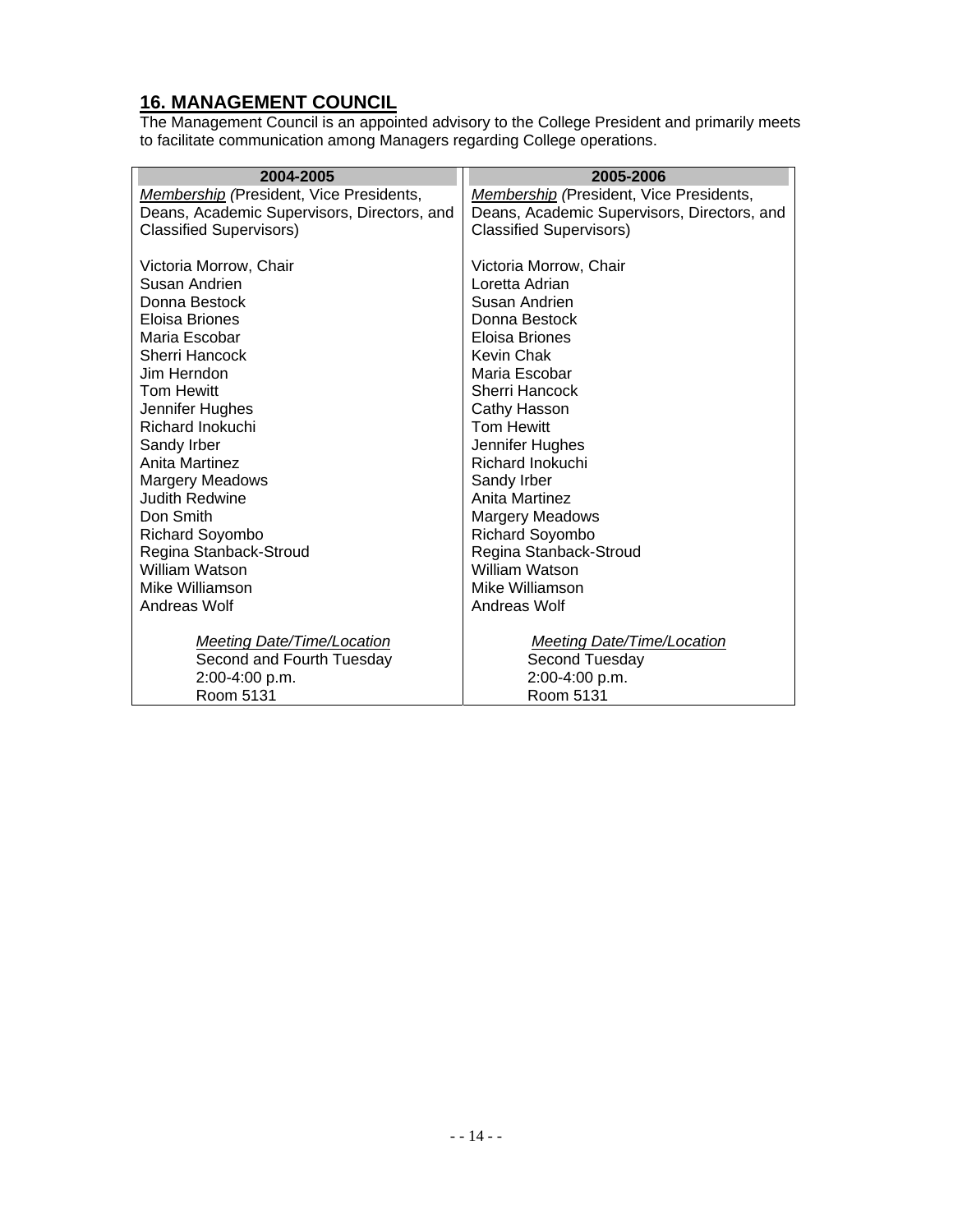# **17. PRESIDENT'S COUNCIL**

The purpose of the President's Council is to provide community input, feedback and support for the resource development program at Skyline College.

| 2004-2005                                                                                                                                                                                                                                                        | 2005-2006                                                                                                                                                                                                                                                                                                                                                                                                                                                                                                                                                                                                                                                                                                        |
|------------------------------------------------------------------------------------------------------------------------------------------------------------------------------------------------------------------------------------------------------------------|------------------------------------------------------------------------------------------------------------------------------------------------------------------------------------------------------------------------------------------------------------------------------------------------------------------------------------------------------------------------------------------------------------------------------------------------------------------------------------------------------------------------------------------------------------------------------------------------------------------------------------------------------------------------------------------------------------------|
| <b>Membership</b> (Representatives from business,<br>industry, government, nonprofits and other<br>organizations whose interest in a connection<br>with Skyline College provides a strong base<br>of knowledge and support for the President of<br>the College.) | <b>Membership</b> (Representatives from business,<br>industry, government, nonprofits and other<br>organizations whose interest in a connection<br>with Skyline College provides a strong base<br>of knowledge and support for the President of<br>the College.)                                                                                                                                                                                                                                                                                                                                                                                                                                                 |
| Victoria Morrow, President<br>Sandy Irber, Director of Development,<br>Marketing and Public Information<br><b>Meeting Date/Time/Location</b><br>Four times per year in Room 5131                                                                                 | Victoria Morrow, President<br>Sandy Irber, Director of Development,<br>Marketing and Public Information<br>Kim Benton<br>Susan Brissenden-Smith<br>Alice Bulos<br>Greg Cochran<br>Jim Comstock<br><b>Michael Crilly</b><br>Philip Garlington<br>Michael Guingona<br>Rachel Juliana<br>Denise Kelly<br>Maritess Lagandaon<br>Anne LeClair<br>Carolyn Livengood<br>Dave Mandelkern<br>David Mineta<br>Jeannene Minnix<br><b>Cherie Napier</b><br>Mario Panoringan<br>Monica Poindexter<br>Mario Puccinelli<br>Sepi Richardson<br>Carol Tanzi<br><b>Tedi Vriheas</b><br>Carol Way<br><b>Bonnie Wells</b><br><b>Meeting Date/Time/Location</b><br>Sept. 22, 2005<br>Feb. 16, 2006<br>Nov. 17, 2005<br>April 20, 2006 |
|                                                                                                                                                                                                                                                                  |                                                                                                                                                                                                                                                                                                                                                                                                                                                                                                                                                                                                                                                                                                                  |

# **18. PRESIDENT'S COUNCIL ADVISORY BOARD**

Charge to be determined

| 2004-2005 | 2005-2006                                        |
|-----------|--------------------------------------------------|
|           | Membership (to be determined)                    |
|           | Meeting Date/Time/Location<br>(to be determined) |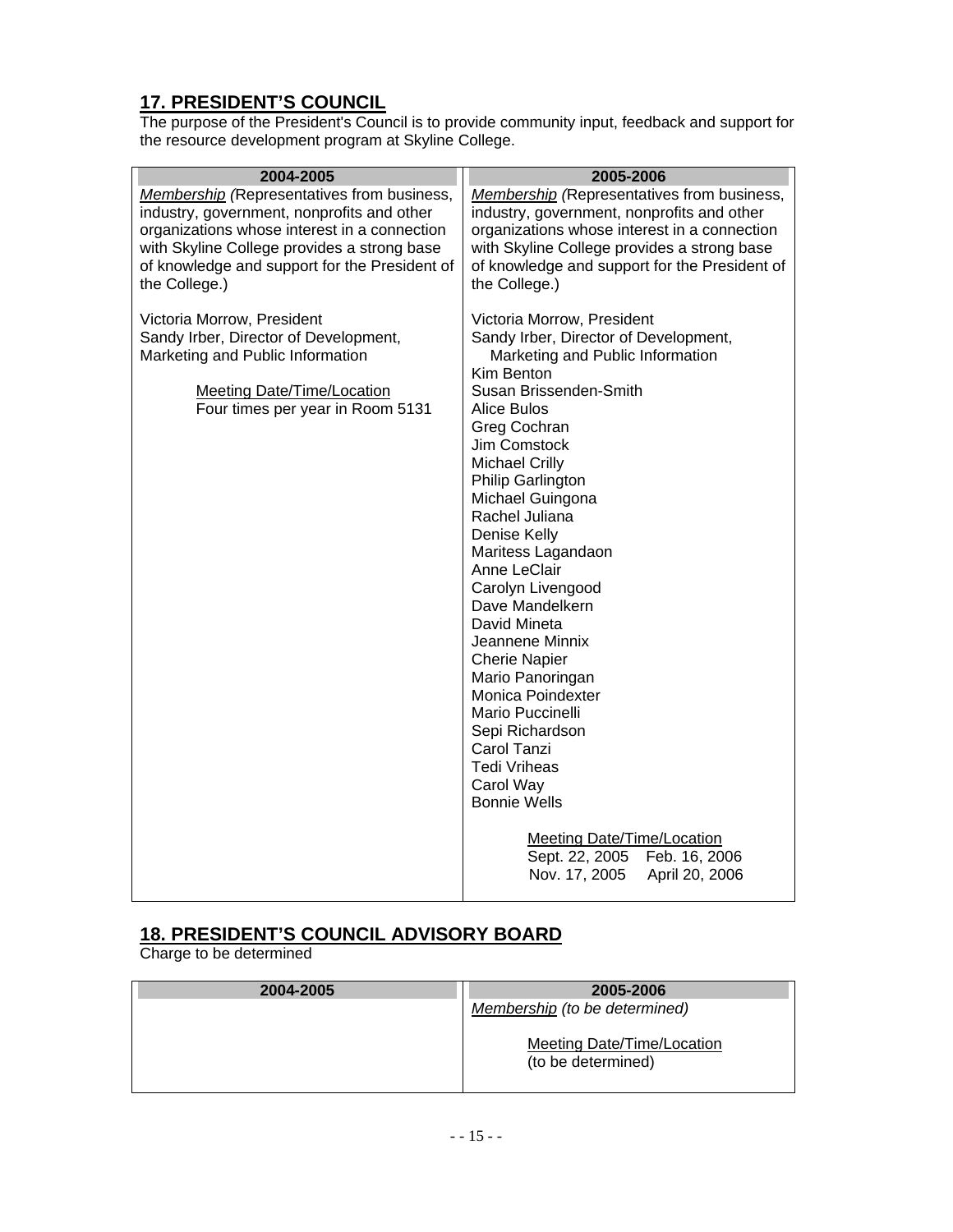#### **19. PROFESSIONAL DEVELOPMENT COMMITTEE**

Evaluates and makes recommendations for funding faculty proposals for long-term and shortterm professional development projects.

| 2004-2005                                     | 2005-2006                                     |
|-----------------------------------------------|-----------------------------------------------|
| Membership                                    | Membership                                    |
| (one elected faculty representative from each | (one elected faculty representative from each |
| division)                                     | division)                                     |
| Sandra Verhoogen, Chair                       | Rick Hough, Chair, Science/Math/Technology    |
| <b>Richard Lambert</b>                        | Joyce Lee, Counseling, Academic Senate        |
| Claire Muller-Moseley                         | Claire Muller-Moseley, Business               |
| Evelyn Seth                                   | Linda Vogel, Language Arts                    |
| Andreas Wolf                                  | Andreas Wolf, Dean, P.E./Athletics            |
| Don Smith                                     | Margery Meadows, Dean, Business               |
| Meeting Date/Time/Place                       | Meeting Date/Time/Place                       |
| Meetings held as needed                       | Meetings held as needed                       |

#### **20. PROFESSIONAL PERSONNEL COMMITTEE (Academic Senate)**

This committee promotes staff development and professional growth; considers questions of professional ethics; reviews and makes recommendations concerning Trustees' Grant Proposals and other faculty proposals as necessary; makes recommendations concerning faculty awards; reviews and recommends faculty development programs such as Flex Day activities.

| 2004-2005                                     | 2005-2006                                     |
|-----------------------------------------------|-----------------------------------------------|
| Membership                                    | Membership                                    |
| (one elected faculty representative from each | (one elected faculty representative from each |
| division)                                     | division)                                     |
|                                               | Shari Snitovsky, Chair,                       |
| Nick Kapp, Chair<br>AJ Bates                  | Science/Math/Technology                       |
| <b>Chip Chandler</b>                          | Jerry Ciraolo, Business                       |
| Katharine Harer                               | Nina Floro, Language Arts                     |
| Sandra Hsu                                    | Jude Navari, Social Science/Creative Arts     |
| Jennifer Merrill                              | Guillermo Ortiz, Business                     |
| Claire Muller-Moseley                         | Linda Van Sciver, Counseling                  |
| Linda Van Sciver                              | Chip Chandler, P.E./Athletics                 |
| Donna Bestock (ex officio)                    | Donna Bestock, Dean, Social                   |
| Classified rep                                | Science/Creative Arts, ex officio             |
|                                               |                                               |
| Meeting Date/Time/Location                    | Meeting Date/Time/Location                    |
| Meets three to five times per year            | Meets three to five times per year            |
|                                               |                                               |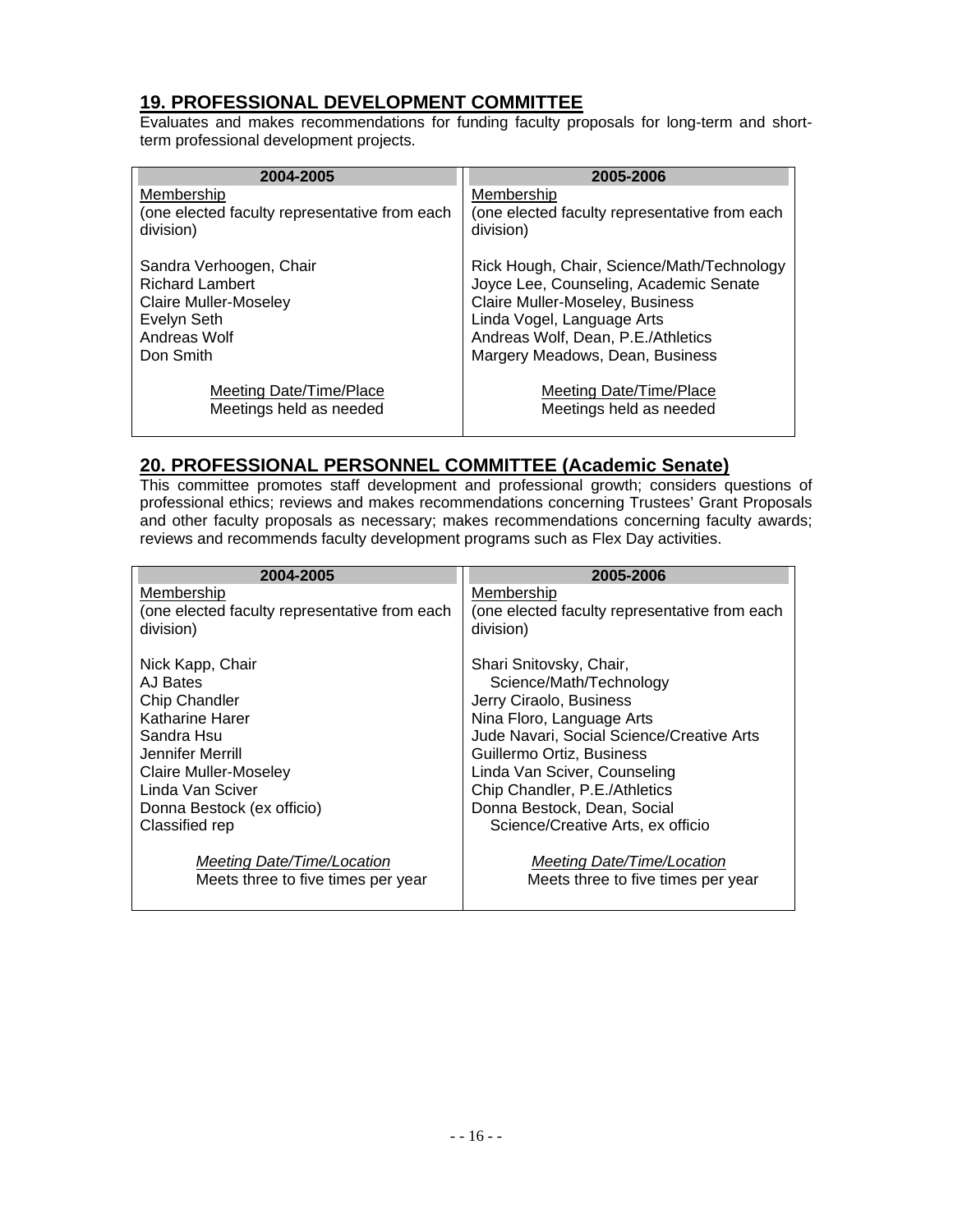#### **21. RESEARCH COMMITTEE (Academic Senate)**

The Academic Senate Research Committee aids faculty doing institutional research; acts as a resource to the Senate in matters of institutional research; performs institutional research under the direction of the Academic Senate Governing Council.

| 2004-2005                                                  | 2005-2006                                                  |
|------------------------------------------------------------|------------------------------------------------------------|
| Membership                                                 | Membership                                                 |
| (one elected faculty representative from each<br>division) | (one elected faculty representative from each<br>division) |
| Jeff Westfall, Chair                                       | Jon Freedman, Chair,                                       |
| Jon Freedman                                               | Science/Math/Technology                                    |
| Dino Nomicos                                               | Dennis Eadus, Language Arts                                |
| Guillermo Ortiz                                            | Dan Ming, Business                                         |
| James Wong                                                 | Michael Moynihan, Social Science/Creative<br>Arts          |
| Meeting Date/Time/Location                                 | Linda Van Sciver, Counseling                               |
| Not listed in 04-05 Compendium                             |                                                            |
|                                                            | Meeting Date/Time/Location                                 |
|                                                            | To be determined                                           |
|                                                            |                                                            |

#### **22. SCHOLARSHIP COMMITTEE**

The Scholarship Committee serves as a general policy advisory group to the scholarship program and as a selection committee for general scholarships and awards that may be assigned to their jurisdiction. The primary source of scholarships for which this committee selects scholarship recipients are Skyline and District Foundation and Skyline Organization funds.

| 2004-2005                        | 2005-2006                                   |
|----------------------------------|---------------------------------------------|
| Membership (members appointed by | Membership (members appointed by            |
| constituent groups)              | constituent groups)                         |
| Sherri Hancock, Chair            | Sherri Hancock, Chair                       |
| Susan Andrien                    | Maria Escobar, Co-Chair, EOPS, Financial    |
| Jacqueline Escobar               | Aid, CalWorks                               |
| Rosemary Leach                   | Alma Cervantes, Business                    |
| Jennifer Merrill                 | Lori Slichton, Social Science/Creative Arts |
| Tony Jackson                     | Chris Case, Science/Math/Technology         |
| <b>Christine Case</b>            | Cindy Moss, Science/Math/Technology         |
| Persis Morrice                   | Nina Floro, Language Arts                   |
| Maria Escobar                    | Kevin Corsiglia, P.E./Athletics             |
| Alma Cervantes                   | Jacqueline Escobar, Counseling              |
| Linda Allen                      | Linda Allen, Classified Representative      |
|                                  | William Watson, Director, Workforce         |
| Meeting Date/Time/Place:         | Development                                 |
| Meetings held as needed          |                                             |
|                                  | Meeting Date/Time/Place:                    |
|                                  | Meetings held as needed                     |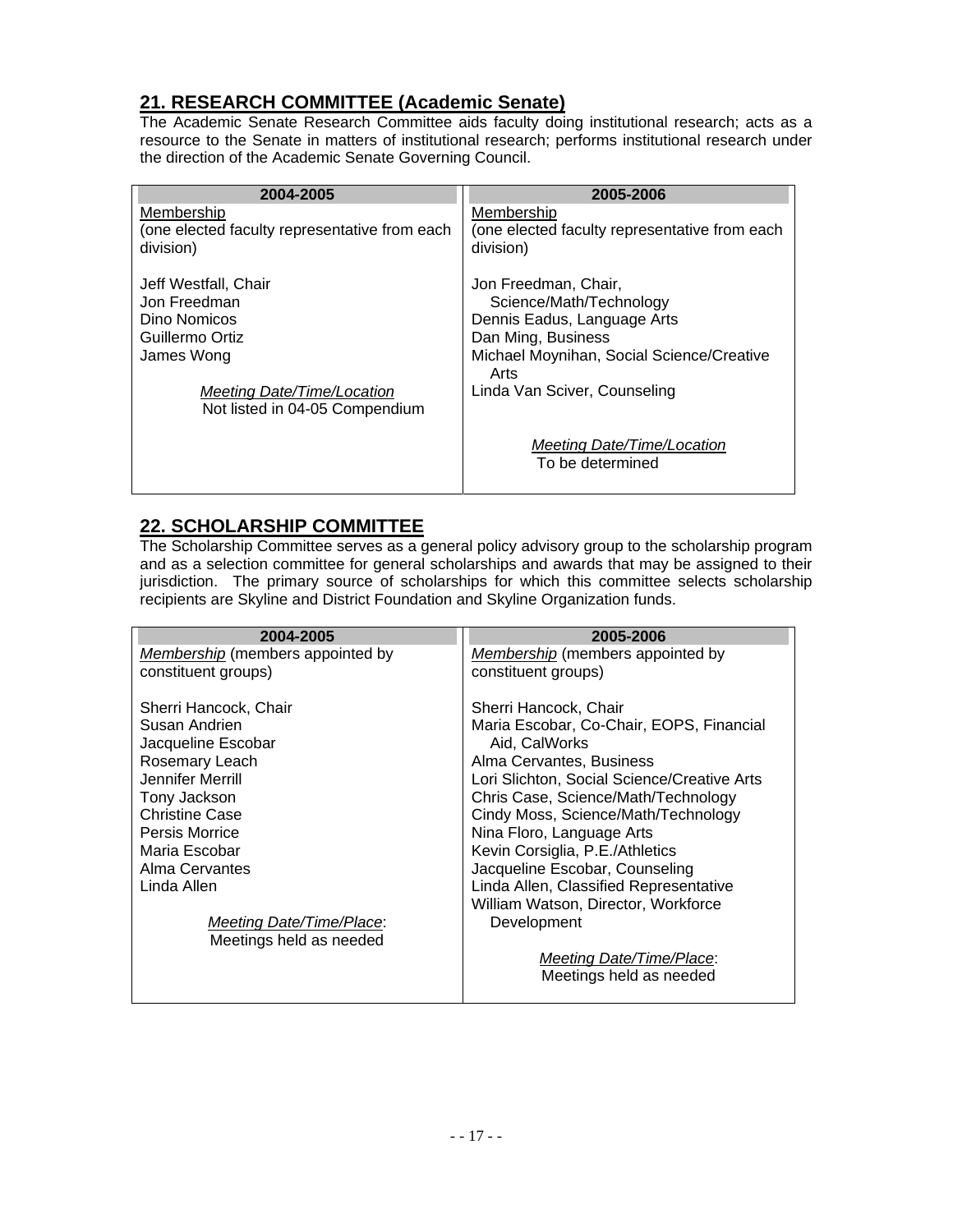#### **23. STEWARDSHIP FOR EQUITY, EQUAL EMPLOYMENT AND DIVERSITY (SEEED) ADVISORY COMMITTEE (formerly called EEOAC)**

This committee assists Skyline College in fulfilling its commitment to celebrate the intellectual, educational, and social benefits of diversity. In doing so, the committee will provide stewardship for the college's value related to campus climate; oversee the college's equality in employment opportunities and make recommendations to the district EEOAC regarding fair and effective hiring policies; support, provide or promote training in cultural proficiency; provide support and assistance to equity and diversity-related projects and activities, and facilitate engagement in campus issues related to equity and diversity; and support and promote educational initiatives that result in intercultural awareness and respect for diversity in students, faculty and staff.

| 2004-2005                                                                                                                                                                                                                                                                                                                                                                                | 2005-2006                                                                                                                                                                                                                                                                                                                                                                                                                                                 |
|------------------------------------------------------------------------------------------------------------------------------------------------------------------------------------------------------------------------------------------------------------------------------------------------------------------------------------------------------------------------------------------|-----------------------------------------------------------------------------------------------------------------------------------------------------------------------------------------------------------------------------------------------------------------------------------------------------------------------------------------------------------------------------------------------------------------------------------------------------------|
| <b>Formerly called Equal Employment</b><br><b>Opportunity Advisory Committee</b><br>(EEOAC)                                                                                                                                                                                                                                                                                              | <b>Membership</b> (appointed by constituent<br>groups: Academic Senate, Classified Council<br>and Management)                                                                                                                                                                                                                                                                                                                                             |
| <b>Membership</b> (appointed by constituent<br>groups: Academic Senate, Classified Council<br>and Management)<br>Victoria Morrow, Chair<br>Linda Allen<br><b>Amory Cariadus</b><br>Alma Cervantes<br>Chip Chandler<br>John Chavez<br><b>Brian Daniel</b><br>Donna Elliott<br><b>Judith Redwine</b><br><b>Meeting Date/Time/Location</b><br><b>Third Monday</b><br>2:30 p.m.<br>Room 1319 | Victoria Morrow, Chair<br>Lori Adrian, VP of Student Services<br>Linda Allen, Classified Council VP<br>Susan Andrien, Director, Language<br><b>Arts/Learning Resources</b><br>Donna Elliott, Classified Council President<br>Jacquie Escobar, Academic Senate,<br>Counseling<br>John Chavez, Science/Math/Technology<br>Amory Cariadus, Coordinator, Student<br>Activities<br>Meeting Date/Time/Location<br><b>Third Monday</b><br>2:15 p.m.<br>Room 1319 |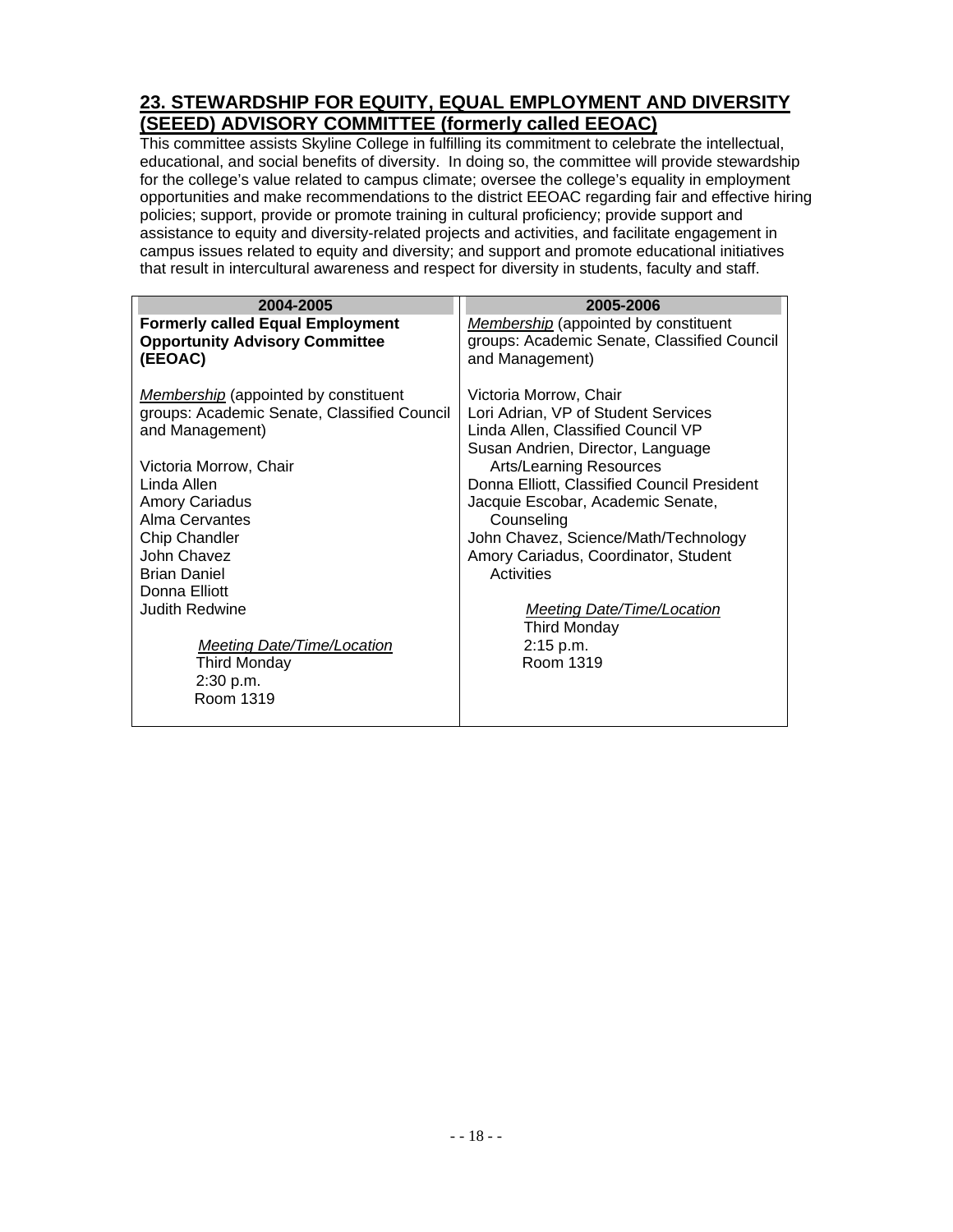# **24. STUDENT ORGANIZATIONS AND CLUBS COUNCIL (ASSOCIATED STUDENTS)**

This group meets to share information about the events and programs that they sponsor on campus. They also share information about volunteer projects, student outreach and how to recruit new members.

| 2004-2005                                                                        | 2005-2006                                                                      |
|----------------------------------------------------------------------------------|--------------------------------------------------------------------------------|
| Membership (one representative from each                                         | Membership (one representative from each                                       |
| student organization and club on campus)                                         | student organization and club on campus)                                       |
|                                                                                  | Peter Monrroy, Chair                                                           |
|                                                                                  | Amory Cariadus, Chair                                                          |
|                                                                                  | Representatives to be appointed from the<br>following clubs and organizations: |
| <b>Meeting Date/Time/Place:</b><br>$2^{nd}$ and $3^{rd}$ Fridays of the month at | American Medical Student Association                                           |
| noon                                                                             | Anthropology Club<br><b>Black Student Union</b>                                |
|                                                                                  | <b>Catholic Club</b>                                                           |
|                                                                                  | <b>Cheerleading Club</b>                                                       |
|                                                                                  | <b>Cosmetology Club</b>                                                        |
|                                                                                  | Filipino Student Union                                                         |
|                                                                                  | Gay, Straight Alliance (GSA)                                                   |
|                                                                                  | <b>Honors Transfer Club</b>                                                    |
|                                                                                  | Journalism Club                                                                |
|                                                                                  | Phi Theta Kappa (Academic Honor Society)                                       |
|                                                                                  | Photography Club<br>Polynesian Club                                            |
|                                                                                  | Psychology Club                                                                |
|                                                                                  | Latino American Student Organization                                           |
|                                                                                  | <b>Respiratory Therapy Club</b>                                                |
|                                                                                  | Science and Math Club                                                          |
|                                                                                  | Society of Hispanic Professional Engineers<br>(SHPE)                           |
|                                                                                  | Skyline Fellowship Club (Christian Fellowship)                                 |
|                                                                                  | <b>Skyline Hoops</b><br>Students' and Parents' Association for                 |
|                                                                                  | Childrens' Enrichment (SPACE)                                                  |
|                                                                                  | Women in Transition                                                            |
|                                                                                  |                                                                                |
|                                                                                  | Meeting Date/Time/Place:                                                       |
|                                                                                  | 1 <sup>st</sup> and 3 <sup>rd</sup> Wednesdays                                 |
|                                                                                  | 2:00 p.m.<br>Location to be determined                                         |
|                                                                                  |                                                                                |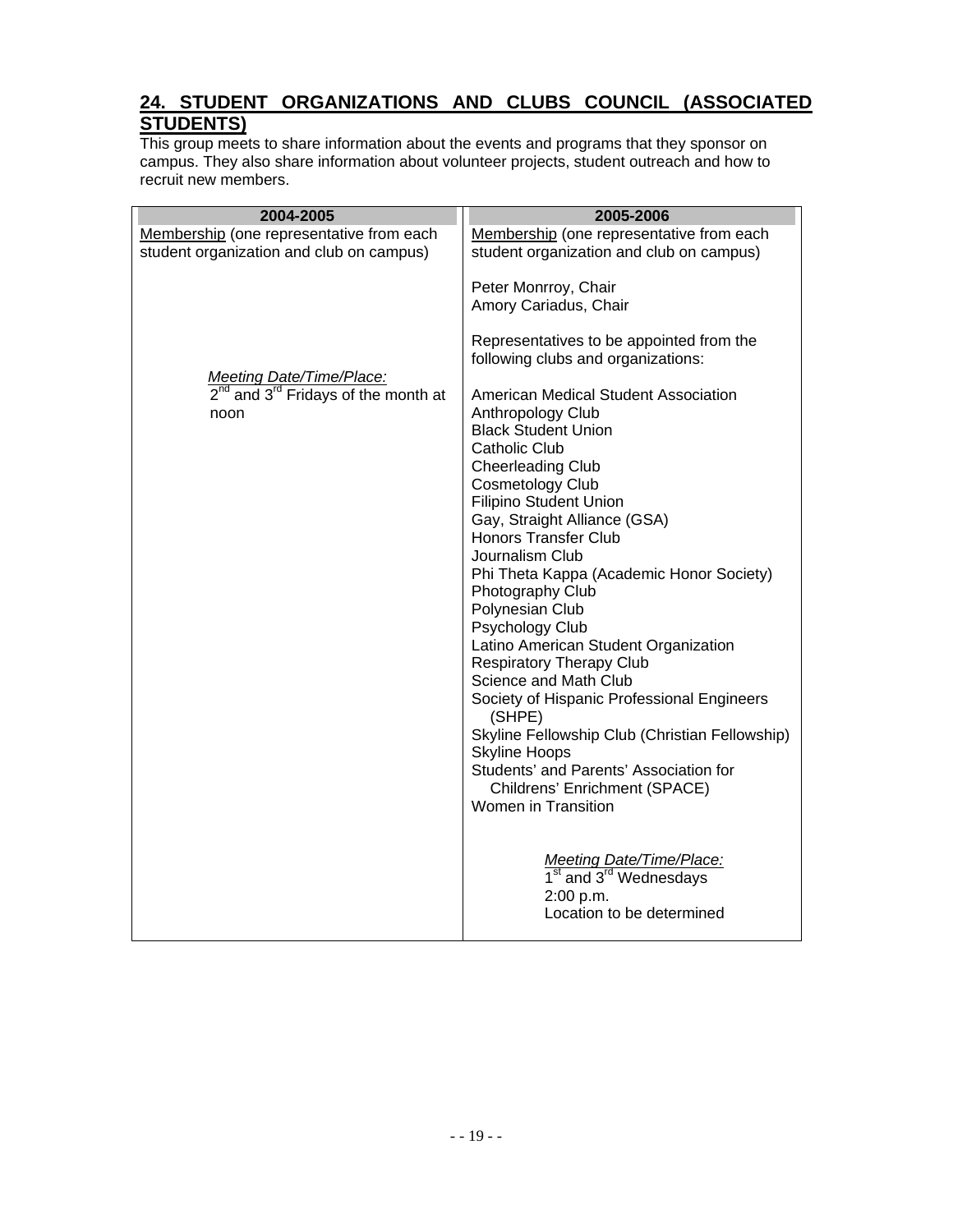# **25. STUDENT ACCESS AND SUCCESS COMMITTEE**

The SAS Committee develops a Student Equity Plan as prescribed by the Chancellor's Office of California Community Colleges. The Committee examines student access and success indicators and determines, through review of research prepared by our Director of Planning, Research and Student Success, how Skyline students are performing. The Committee formulates recommendations if there appear to be any barriers that are preventing students from accessing the College or succeeding in these identified areas.

| 2004-2005                                  | 2005-2006                                     |
|--------------------------------------------|-----------------------------------------------|
| Membership (representatives of constituent | Membership (members appointed by              |
| groups)                                    | constituent groups)                           |
|                                            |                                               |
| Jennifer Hughes, Chair                     | Jennifer Hughes, Chair                        |
| Jeff Westfall                              | Lori Adrian, VP of Student Services           |
| Soodi Zamani                               | Susan Andrien, Director, Language             |
| Nick Kapp                                  | <b>Arts/Learning Resources</b>                |
| Linda Allen                                | Maria Escobar, Director, Financial Aid, EOPS  |
| Anyta Archer                               | and CalWorks                                  |
| Sandra Kirkpatrick                         | Cathy Hasson, Director, Planning, Research,   |
| Regina Stanback-Stroud                     | and Student Success                           |
| <b>Judith Redwine</b>                      | Linda Allen, Classified Representative        |
|                                            | Anyta Archer, Classified Representative       |
| Meeting Date/Time/Place:                   | Sandra Kirkpatrick, Classified Representative |
| Meetings held as needed                    |                                               |
|                                            | Meeting Date/Time/Place:                      |
|                                            | Meetings held as needed                       |

### **26. STUDENT RECOGNITION and AWARDS COMMITTEE**

This committee is charged with planning and implementing the annual Student Recognition Awards Ceremony and the Donor Appreciation Reception.

| 2004-2005                                                                                                                                                                                 | 2005-2006                                                                                                                                                                                                                                                                                                                                                                                                                                                                                                                                                             |
|-------------------------------------------------------------------------------------------------------------------------------------------------------------------------------------------|-----------------------------------------------------------------------------------------------------------------------------------------------------------------------------------------------------------------------------------------------------------------------------------------------------------------------------------------------------------------------------------------------------------------------------------------------------------------------------------------------------------------------------------------------------------------------|
| Membership (interested faculty, staff and<br>administrators)                                                                                                                              | Membership (interested faculty, staff and<br>administrators)                                                                                                                                                                                                                                                                                                                                                                                                                                                                                                          |
| Jerry Peel<br><b>Amory Cariadus</b><br>Judith Redwine<br>Connie Beringer<br>Sherri Hancock<br><b>Student Representative</b><br><b>Meeting Date/Time/Place:</b><br>Meetings held as needed | Amory Cariadus and Loretta Adrian, Co-Chairs<br>Roxanne Brewer<br>Karen Chadwick<br>Sherri Hancock<br>Belinda Ho<br>Sandy Irber<br>Jerry Peel<br>ASSC Representative to be determined in the<br>Spring<br>Academic Senate President *<br>Classified Council President *<br>Honors Transfer Program Coordinator *<br>Phi Theta Kappa Coordinator *<br>Transfer Center Coordinator *<br>Master of Ceremony *<br>*Representative who may choose to only attend<br>those meetings which directly affect their area<br>Meeting Date/Time/Place:<br>Meetings held as needed |